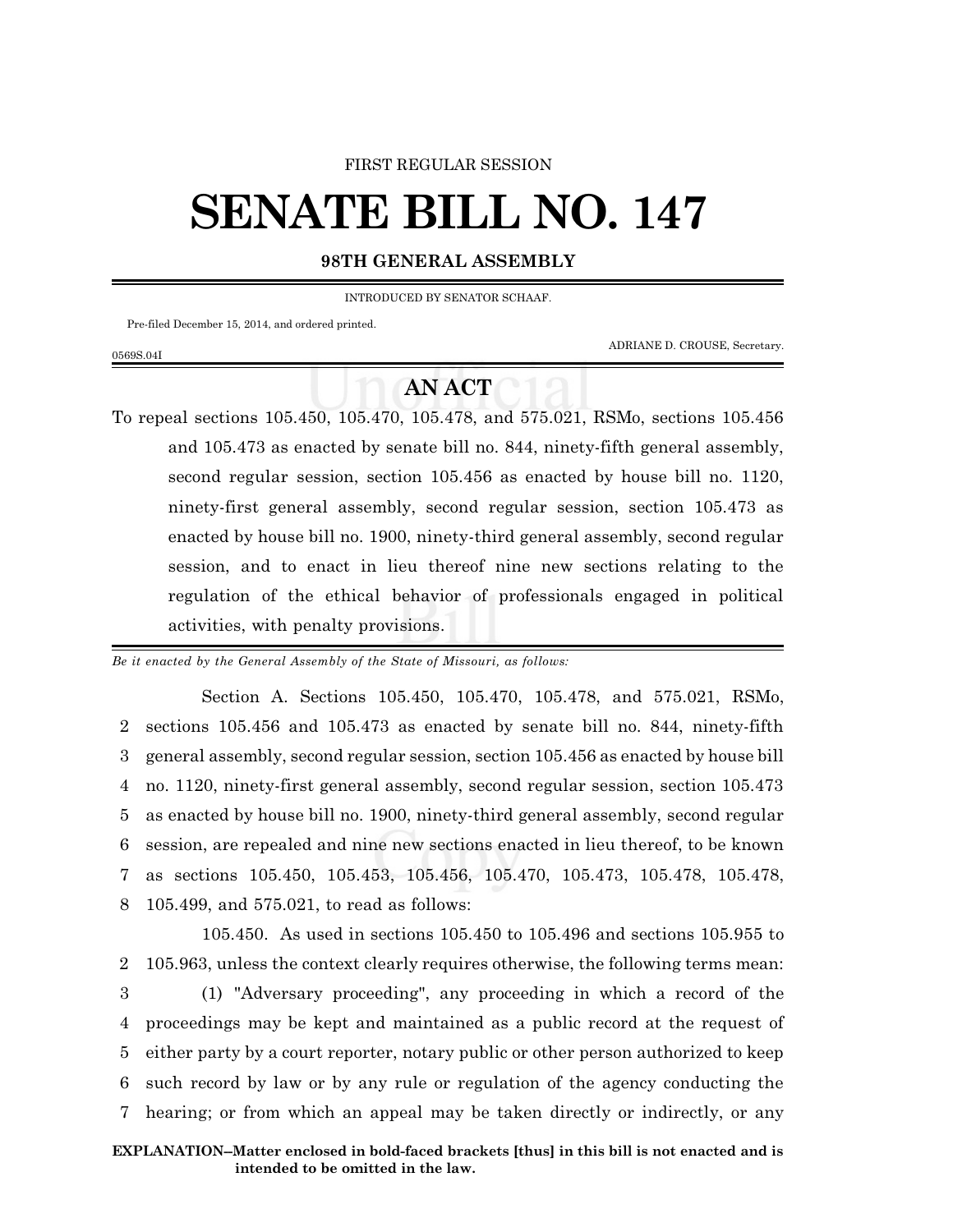proceeding from the decision of which any party must be granted, on request, a hearing de novo; or any arbitration proceeding; or a proceeding of a personnel review board of a political subdivision; or an investigative proceeding initiated by an official, department, division, or agency which pertains to matters which, depending on the conclusion of the investigation, could lead to a judicial or administrative proceeding being initiated against the party by the official, department, division or agency;

 (2) "Business entity", a corporation, association, firm, partnership, proprietorship, or business entity of any kind or character;

(3) "Business with which a person is associated":

 (a) Any sole proprietorship owned by himself or herself, the person's spouse or any dependent child in the person's custody;

 (b) Any partnership or joint venture in which the person or the person's spouse is a partner, other than as a limited partner of a limited partnership, and any corporation or limited partnership in which the person is an officer or director or of which either the person or the person's spouse or dependent child in the person's custody whether singularly or collectively owns in excess of ten percent of the outstanding shares of any class of stock or partnership units; or

 (c) Any trust in which the person is a trustee or settlor or in which the person or the person's spouse or dependent child whether singularly or collectively is a beneficiary or holder of a reversionary interest of ten percent or more of the corpus of the trust;

 (4) "Commission", the Missouri ethics commission established in section 105.955;

 (5) "Confidential information", all information whether transmitted orally or in writing which is of such a nature that it is not, at that time, a matter of public record or public knowledge;

 (6) "Decision-making public servant", an official, appointee or employee of the offices or entities delineated in paragraphs (a) through (h) of this subdivision who exercises supervisory authority over the negotiation of contracts, or has the legal authority to adopt or vote on the adoption of rules and regulations with the force of law or exercises primary supervisory responsibility over purchasing decisions. The following officials or entities shall be responsible for designating a decision-making public servant:

 (a) The governing body of the political subdivision with a general operating budget in excess of one million dollars;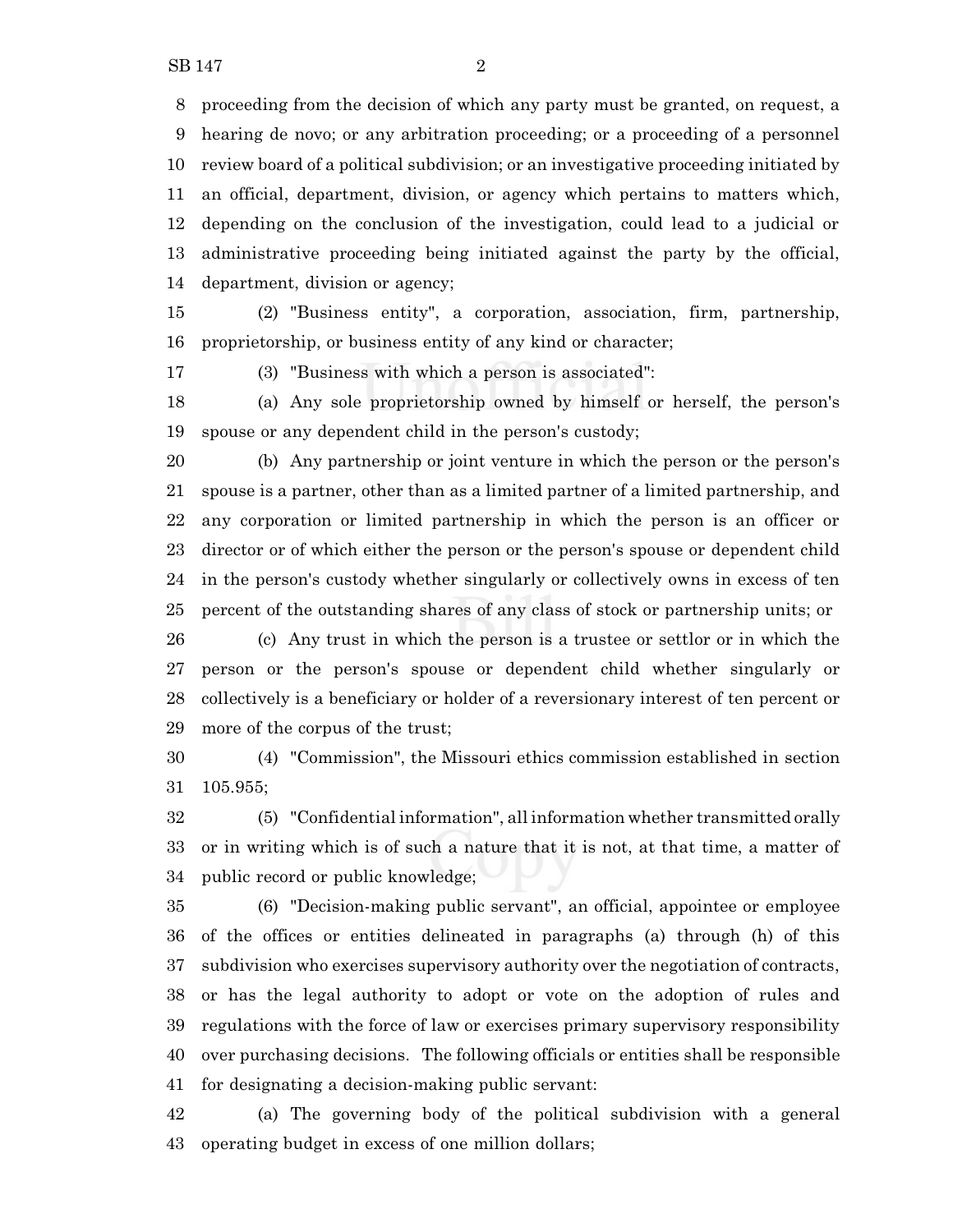(b) A department director;

 (c) A judge vested with judicial power by article V of the Constitution of the state of Missouri;

- (d) Any commission empowered by interstate compact;
- (e) A statewide elected official;
- 

(f) The speaker of the house of representatives;

(g) The president pro tem of the senate;

(h) The president or chancellor of a state institution of higher education;

 (7) "Dependent child" or "dependent child in the person's custody", all children, stepchildren, foster children and wards under the age of eighteen residing in the person's household and who receive in excess of fifty percent of their support from the person;

 (8) **"Paid political consultant", a person who is paid to promote the election of a certain candidate or the interest of an organization or committee, as defined in section 130.011, which shall include, but not be limited to, planning campaign strategies, coordinating campaign staff, organizing meetings and public events to publicize the candidate or cause, public opinion polling, providing research on issues or opposition background, coordinating, producing, or purchasing print or broadcast media, direct mail production, phone solicitation, fund raising, and any other political activities;**

 **(9)** "Political subdivision" shall include any political subdivision of the state, and any special district or subdistrict;

 **[**(9)**] (10)** "Public document", a state tax return or a document or other record maintained for public inspection without limitation on the right of access to it and a document filed in a juvenile court proceeding;

 **[**(10)**] (11)** "Substantial interest", ownership by the individual, the individual's spouse, or the individual's dependent children, whether singularly or collectively, directly or indirectly, of ten percent or more of any business entity, or of an interest having a value of ten thousand dollars or more, or the receipt by an individual, the individual's spouse or the individual's dependent children, whether singularly or collectively, of a salary, gratuity, or other compensation or remuneration of five thousand dollars, or more, per year from any individual, partnership, organization, or association within any calendar year;

 **[**(11)**] (12)** "Substantial personal or private interest in any measure, bill, order or ordinance", any interest in a measure, bill, order or ordinance which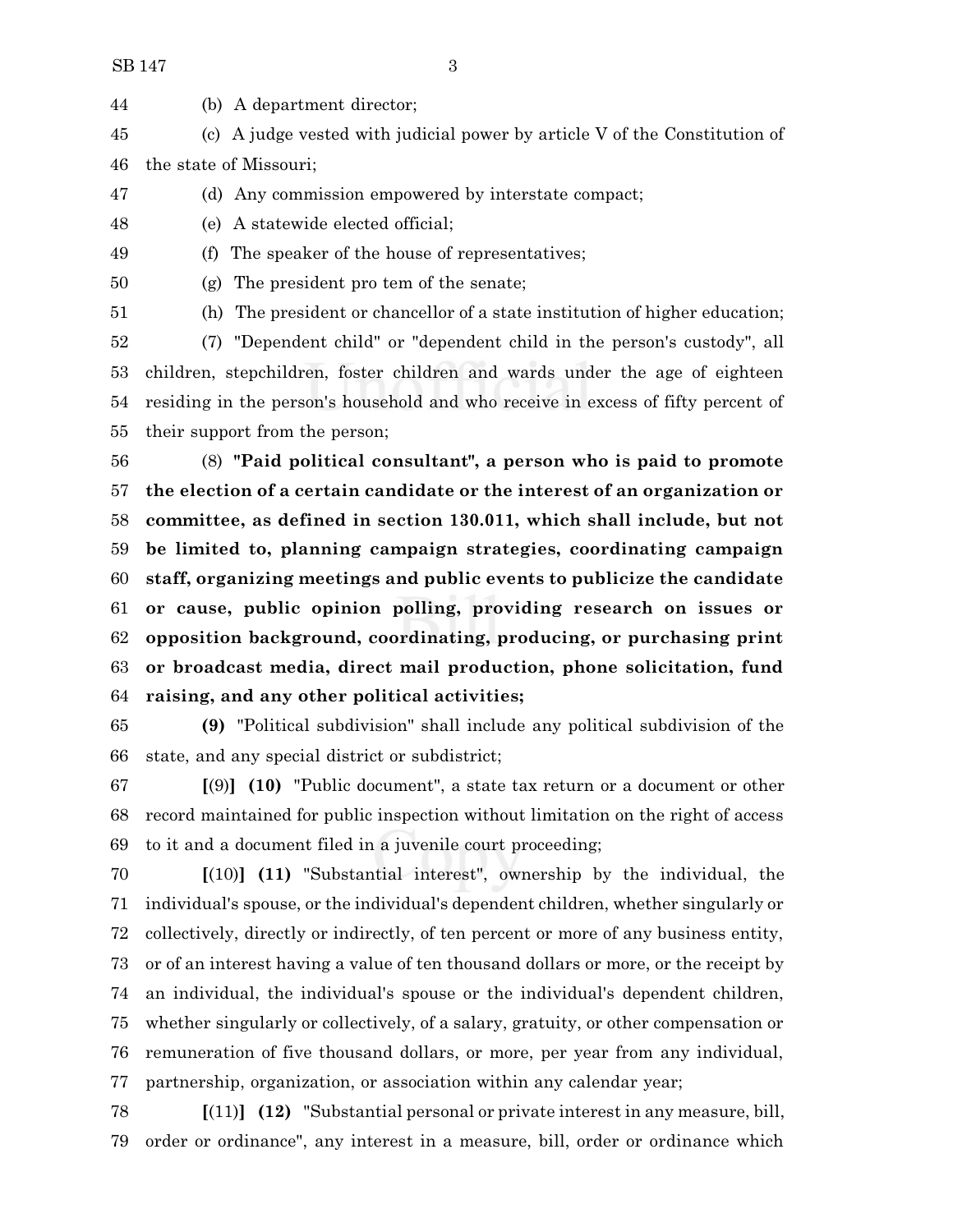results from a substantial interest in a business entity.

**105.453. 1. No member of the general assembly shall accept or receive compensation of any kind as a paid political consultant until one year after the expiration of any term of office for which such member is elected.**

 **2. No member of the general assembly shall act or serve as a lobbyist, register as a lobbyist, or solicit clients to represent as a lobbyist until two years after the expiration of any term of office for which such member is elected. Paid, full-time employees of such members shall also be barred from acting or serving as a lobbyist, registering as a lobbyist, or soliciting clients to represent as a lobbyist until one year after termination of such employees' employment.**

 **3. No member of the general assembly shall be compensated for acting or serving as an elected local government official lobbyist, or shall solicit clients to represent as such a lobbyist while serving a term as a member of the general assembly.**

 **4. Notwithstanding subsection 2 of this section to the contrary, a member of the general assembly may, without compensation, act or serve as a lobbyist for and solicit clients to represent as a lobbyist for religious and charitable associations organized under chapter 352 immediately upon vacating such member's office as a member of the general assembly.**

 **5. For the purposes of this section, the terms "lobbyist" and "elected local government official lobbyist" shall have the same meaning as in section 105.470.**

**[**105.456. 1. No member of the general assembly or the governor, lieutenant governor, attorney general, secretary of state, state treasurer or state auditor shall:

 (1) Perform any service for the state or any political subdivision of the state or any agency of the state or any political subdivision thereof or act in his or her official capacity or perform duties associated with his or her position for any person for any consideration other than the compensation provided for the performance of his or her official duties; or

 (2) Sell, rent or lease any property to the state or political subdivision thereof or any agency of the state or any political subdivision thereof for consideration in excess of five hundred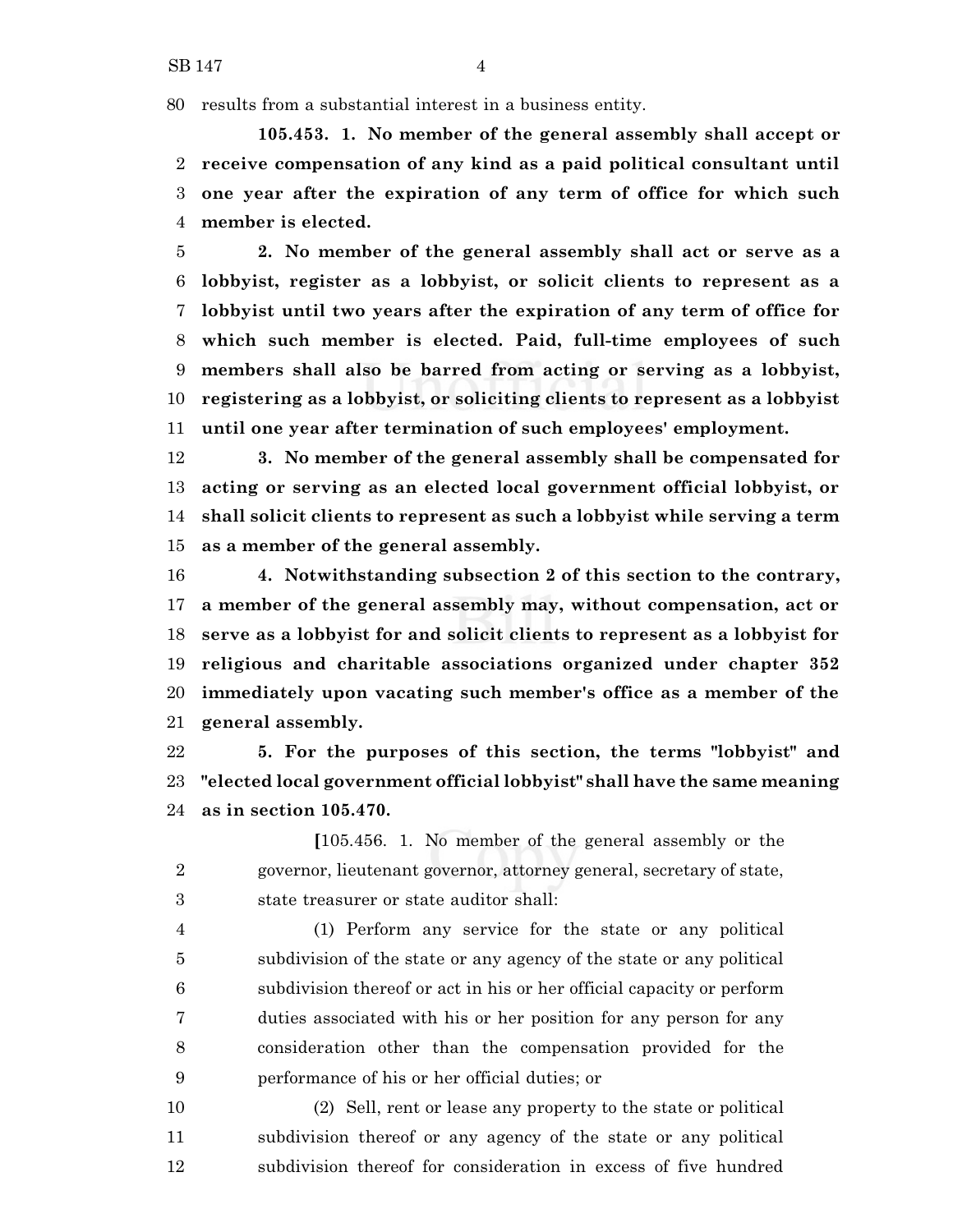dollars per transaction or one thousand five hundred dollars per annum unless the transaction is made pursuant to an award on a contract let or sale made after public notice and in the case of property other than real property, competitive bidding, provided 17 that the bid or offer accepted is the lowest received; or

 (3) Attempt, for compensation other than the compensation provided for the performance of his or her official duties, to influence the decision of any agency of the state on any matter, except that this provision shall not be construed to prohibit such person from participating for compensation in any adversary proceeding or in the preparation or filing of any public document or conference thereon. The exception for a conference upon a public document shall not permit any member of the general assembly or the governor, lieutenant governor, attorney general, secretary of state, state treasurer or state auditor to receive any consideration for the purpose of attempting to influence the decision of any agency of the state on behalf of any person with regard to any application, bid or request for a state grant, loan, appropriation, contract, award, permit other than matters involving a driver's license, or job before any state agency, commission, or elected official. Notwithstanding Missouri supreme court rule 1.10 of rule 4 or any other court rule or law to the contrary, other members of a firm, professional corporation or partnership shall not be prohibited pursuant to this subdivision from representing a person or other entity solely because a member of the firm, professional corporation or partnership serves in the general assembly, provided that such official does not share directly in the compensation earned, so far as the same may reasonably be accounted, for such activity by the firm or by any other member of the firm. This subdivision shall not be construed to prohibit any inquiry for information or the representation of a person without consideration before a state agency or in a matter involving the state if no consideration is given, charged or promised in consequence thereof.

 2. No sole proprietorship, partnership, joint venture, or corporation in which a member of the general assembly, governor, lieutenant governor, attorney general, secretary of state, state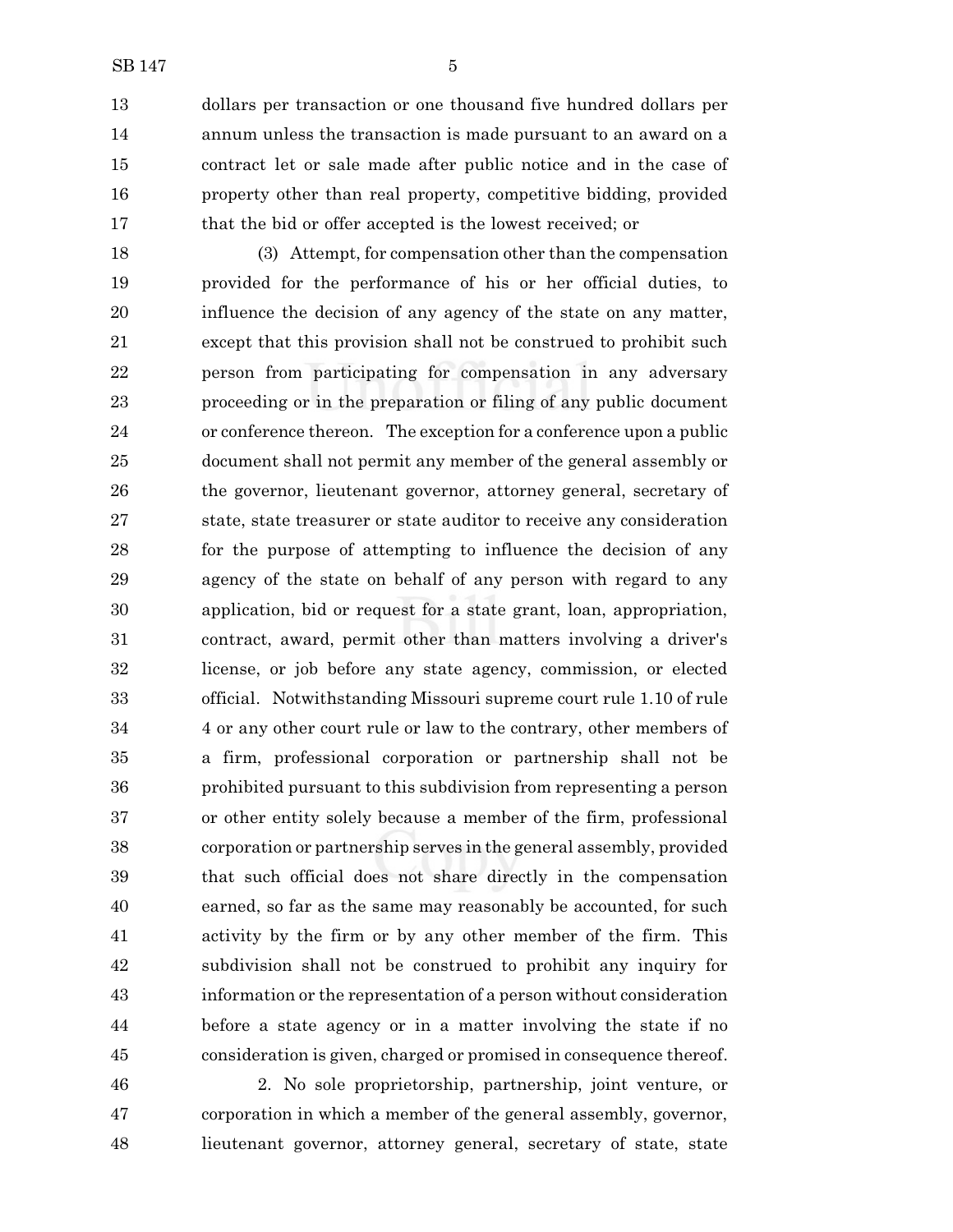treasurer, state auditor or spouse of such official is the sole proprietor, a partner having more than a ten percent partnership interest, or a coparticipant or owner of in excess of ten percent of the outstanding shares of any class of stock, shall:

 (1) Perform any service for the state or any political subdivision thereof or any agency of the state or political subdivision for any consideration in excess of five hundred dollars per transaction or one thousand five hundred dollars per annum unless the transaction is made pursuant to an award on a contract let or sale made after public notice and competitive bidding, provided that the bid or offer accepted is the lowest received; or

 (2) Sell, rent, or lease any property to the state or any political subdivision thereof or any agency of the state or political subdivision thereof for consideration in excess of five hundred dollars per transaction or one thousand five hundred dollars per annum unless the transaction is made pursuant to an award on a contract let or a sale made after public notice and in the case of property other than real property, competitive bidding, provided that the bid or offer accepted is the lowest and best received.

 3. No statewide elected official, member of the general assembly, or any person acting on behalf of such official or member shall expressly and explicitly make any offer or promise to confer any paid employment, where the individual is compensated above actual and necessary expenses, to any statewide elected official or member of the general assembly in exchange for the official's or member's official vote on any public matter. Any person making such offer or promise is guilty of the crime of bribery of a public servant under section 576.010.

 4. Any statewide elected official or member of the general assembly who accepts or agrees to accept an offer described in subsection 3 of this section is guilty of the crime of acceding to corruption under section 576.020.**]**

105.456. 1. No member of the general assembly or the governor, lieutenant governor, attorney general, secretary of state, state treasurer or state auditor shall:

(1) Perform any service for the state or any political subdivision of the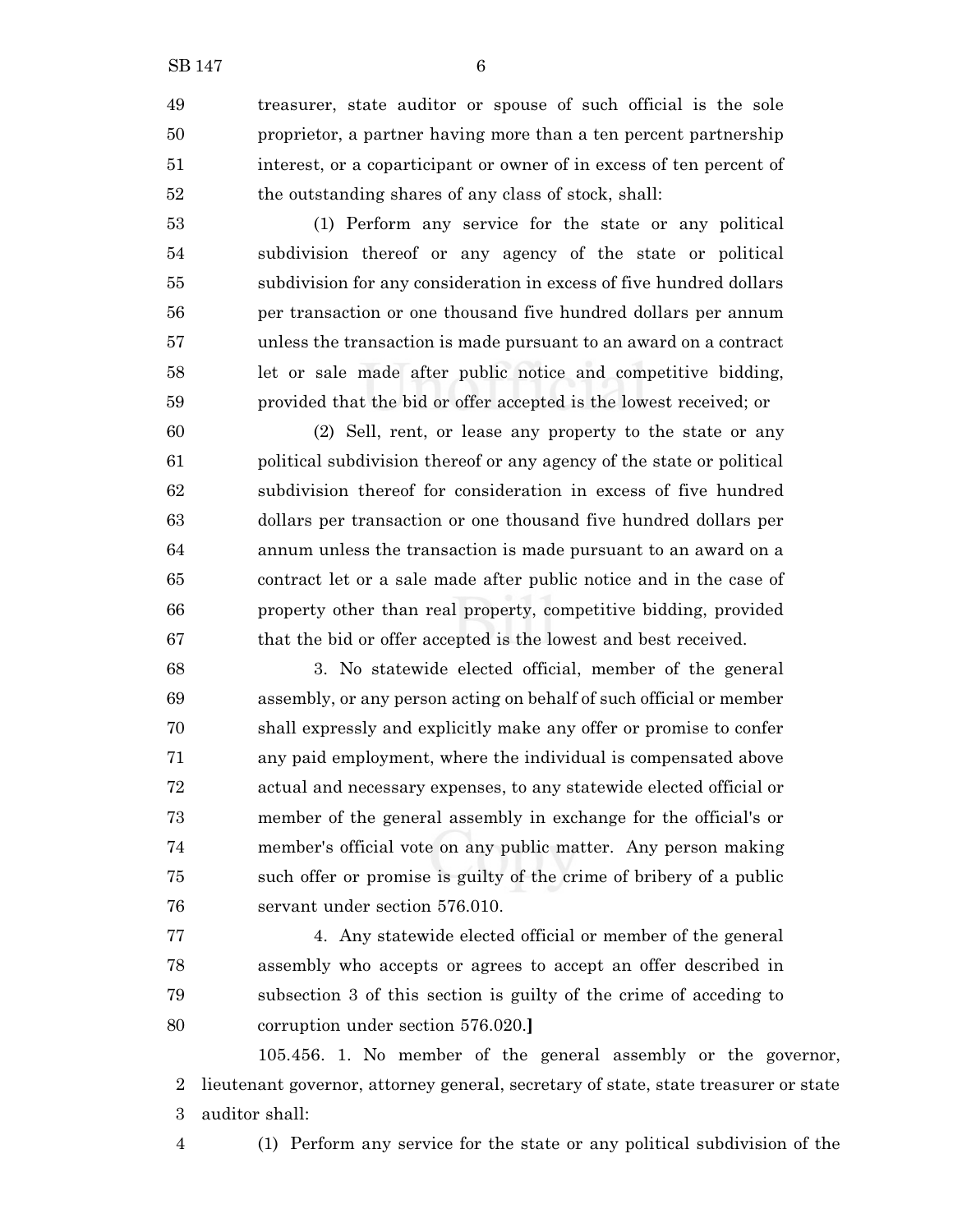state or any agency of the state or any political subdivision thereof or act in his or her official capacity or perform duties associated with his or her position for any person for any consideration other than the compensation provided for the performance of his or her official duties; **[**or**]**

 (2) Sell, rent or lease any property to the state or political subdivision thereof or any agency of the state or any political subdivision thereof for consideration in excess of five hundred dollars per transaction or one thousand five hundred dollars per annum unless the transaction is made pursuant to an award on a contract let or sale made after public notice and in the case of property other than real property, competitive bidding, provided that the bid or offer accepted is the lowest received; **[**or**]**

 (3) Attempt, for compensation other than the compensation provided for the performance of his or her official duties, to influence the decision of any agency of the state on any matter, except that this provision shall not be construed to prohibit such person from participating for compensation in any adversary proceeding or in the preparation or filing of any public document or conference thereon. The exception for a conference upon a public document shall not permit any member of the general assembly or the governor, lieutenant governor, attorney general, secretary of state, state treasurer or state auditor to receive any consideration for the purpose of attempting to influence the decision of any agency of the state on behalf of any person with regard to any application, bid or request for a state grant, loan, appropriation, contract, award, permit other than matters involving a driver's license, or job before any state agency, commission, or elected official. Notwithstanding Missouri supreme court rule 1.10 of rule 4 or any other court rule or law to the contrary, other members of a firm, professional corporation or partnership shall not be prohibited pursuant to this subdivision from representing a person or other entity solely because a member of the firm, professional corporation or partnership serves in the general assembly, provided that such official does not share directly in the compensation earned, so far as the same may reasonably be accounted, for such activity by the firm or by any other member of the firm. This subdivision shall not be construed to prohibit any inquiry for information or the representation of a person without consideration before a state agency or in a matter involving the state if no consideration is given, charged or promised in consequence thereof**; or**

 **(4) Solicit any registered lobbyist for any position with a hiring date beginning after such person is no longer an elected official,**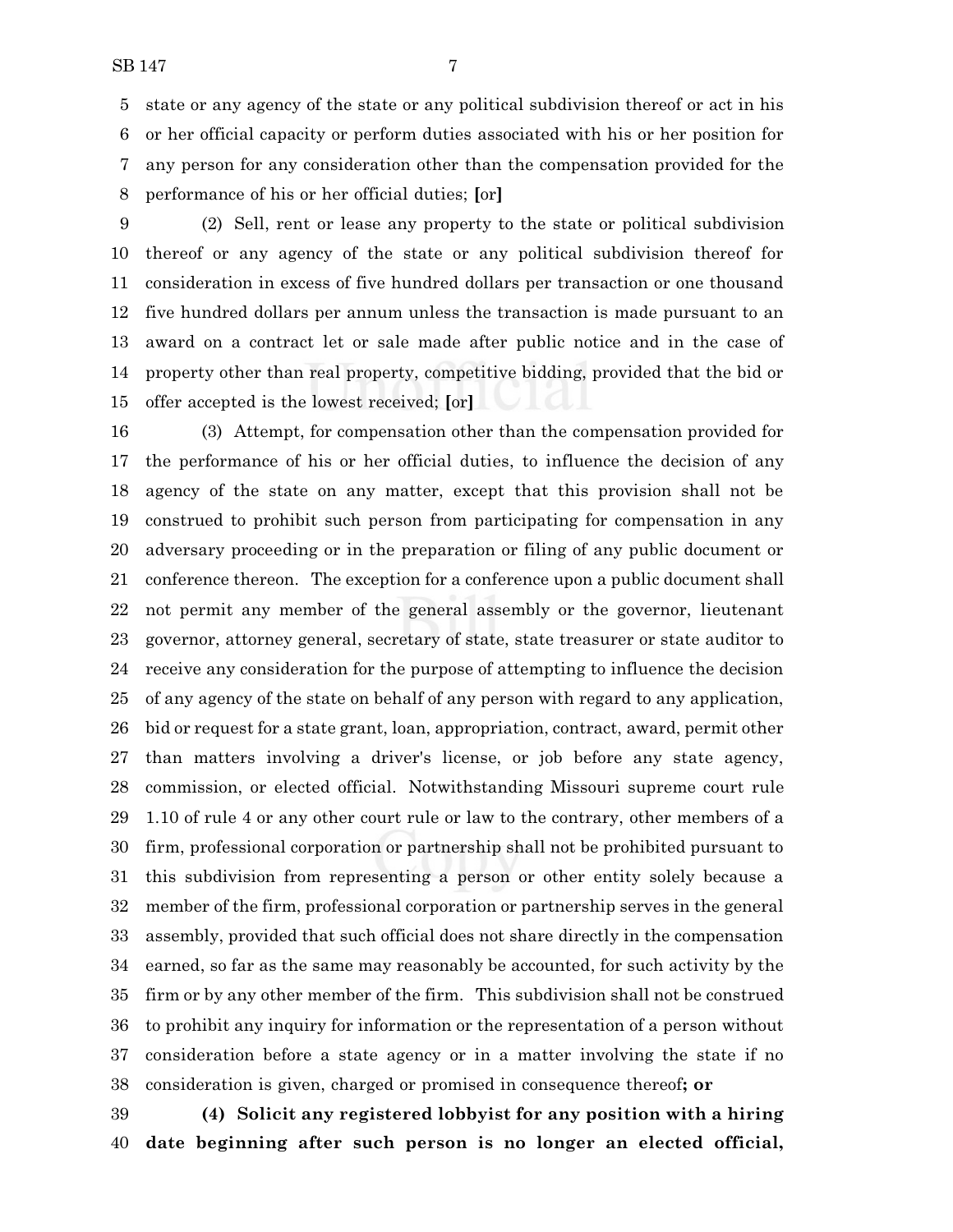#### **whether compensated or not, while such person holds office**.

 2. No sole proprietorship, partnership, joint venture, or corporation in which a member of the general assembly, governor, lieutenant governor, attorney general, secretary of state, state treasurer, state auditor or spouse of such official, is the sole proprietor, a partner having more than a ten percent partnership interest, or a coparticipant or owner of in excess of ten percent of the outstanding shares of any class of stock, shall:

 (1) Perform any service for the state or any political subdivision thereof or any agency of the state or political subdivision for any consideration in excess of five hundred dollars per transaction or one thousand five hundred dollars per annum unless the transaction is made pursuant to an award on a contract let or sale made after public notice and competitive bidding, provided that the bid or offer accepted is the lowest received; or

 (2) Sell, rent, or lease any property to the state or any political subdivision thereof or any agency of the state or political subdivision thereof for consideration in excess of five hundred dollars per transaction or one thousand five hundred dollars per annum unless the transaction is made pursuant to an award on a contract let or a sale made after public notice and in the case of property other than real property, competitive bidding, provided that the bid or offer accepted is the lowest and best received.

 **3. No individual holding office as a state representative or state senator shall accept or receive compensation of any kind as a paid political consultant for another individual holding the office of state representative, state senator, governor, lieutenant governor, attorney general, secretary of state, state treasurer, or state auditor, or for any committee, as such term is defined in chapter 130, nor shall any spouse, dependent child, or parent accept or receive compensation of any kind on behalf of any individual holding office as a state representative or state senator who acts as a paid political consultant.**

 **4. No individual or business entity shall solicit a member of the general assembly to become employed by that individual or business entity as a legislative lobbyist, as such term is defined in section 105.470, or as a paid political consultant, while such member is holding office as a member of the general assembly. No member of the general assembly shall solicit clients to represent as a legislative lobbyist.**

**5. Neither the governor nor any person acting on behalf of the**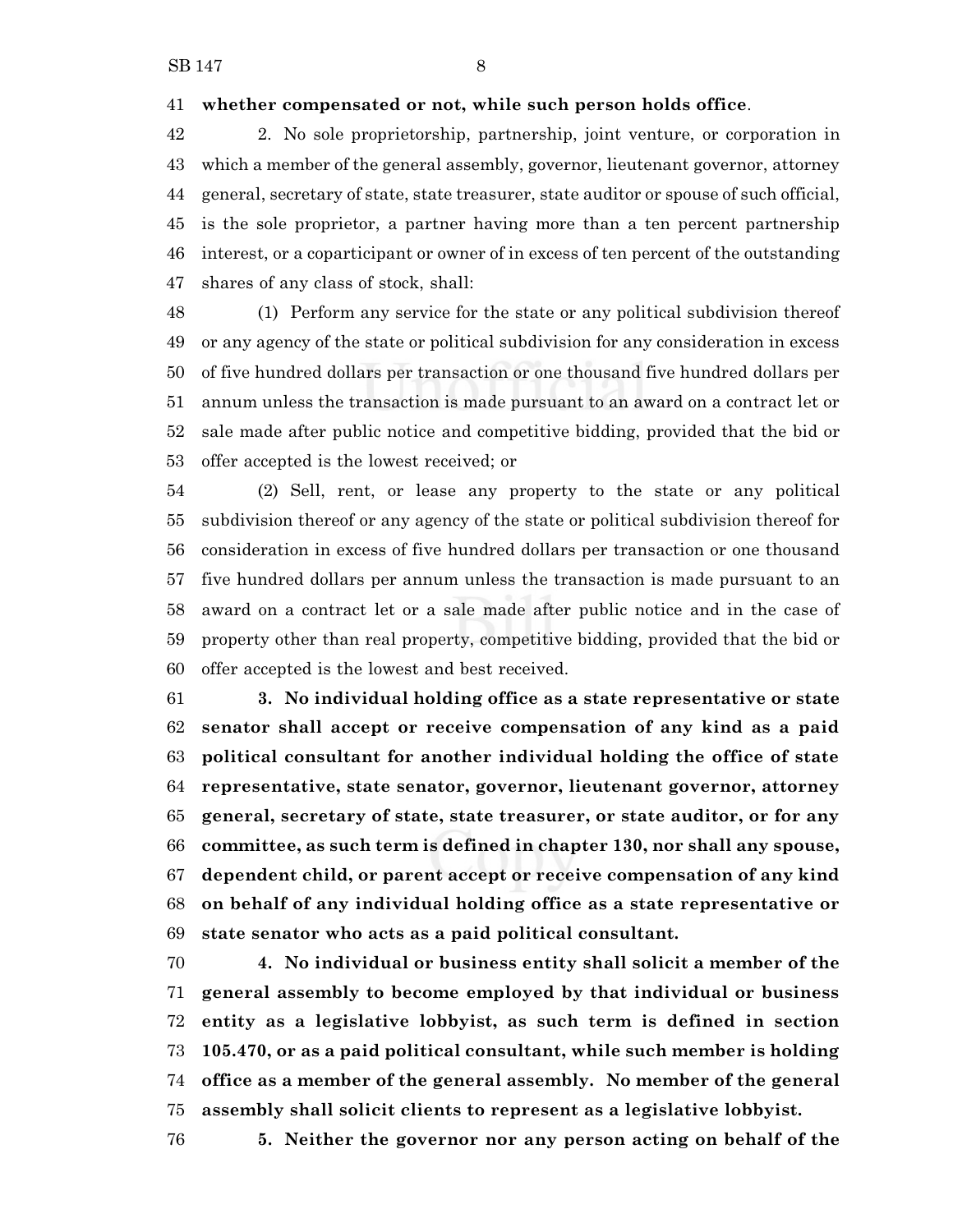**governor shall make any offer or promise to confer an appointment to any board, commission, committee, council, county office, department directorship, fee office under section 136.055, judgeship, or any other position, to any member of the general assembly in exchange for the member's official vote on any public matter. Any person making such offer or promise is guilty of the crime of bribery of a public servant under section 576.010.**

 **6. Any member of the general assembly who accepts or agrees to accept an offer or promise to confer an appointment to any board, commission, committee, council, county office, department directorship, fee office under section 136.055, judgeship, or any other position, from the governor or any person acting on behalf of the governor in exchange for the member's official vote on any public matter, is guilty of the crime of acceding to corruption under section 576.020.**

 **7. Neither the governor, lieutenant governor, attorney general, secretary of state, state treasurer, state auditor, any member of the general assembly, nor any of such elected official's staff, employees, spouse, or dependent children shall accept any tangible or intangible item, service, or thing of value from any lobbyist, as such term is defined in section 105.470. In any event, such limits shall not include informational material such as books, reports, pamphlets, calendars, or periodicals informing a public official regarding such person's official duties or contributions to the public official's campaign committee or candidate committee which are reported pursuant to the provisions of chapter 130.**

105.470. As used in section 105.473, unless the context requires otherwise, the following words and terms mean:

 (1) "Elected local government official lobbyist", any natural person employed specifically for the purpose of attempting to influence any action by a local government official elected in a county, city, town, **[**or**]** village**, or school district** with an annual operating budget of over ten million dollars;

 (2) "Executive lobbyist", any natural person who acts for the purpose of attempting to influence any action by the executive branch of government or by any elected or appointed official, employee, department, division, agency or board or commission thereof and in connection with such activity, meets the requirements of any one or more of the following:

(a) Is acting in the ordinary course of employment on behalf of or for the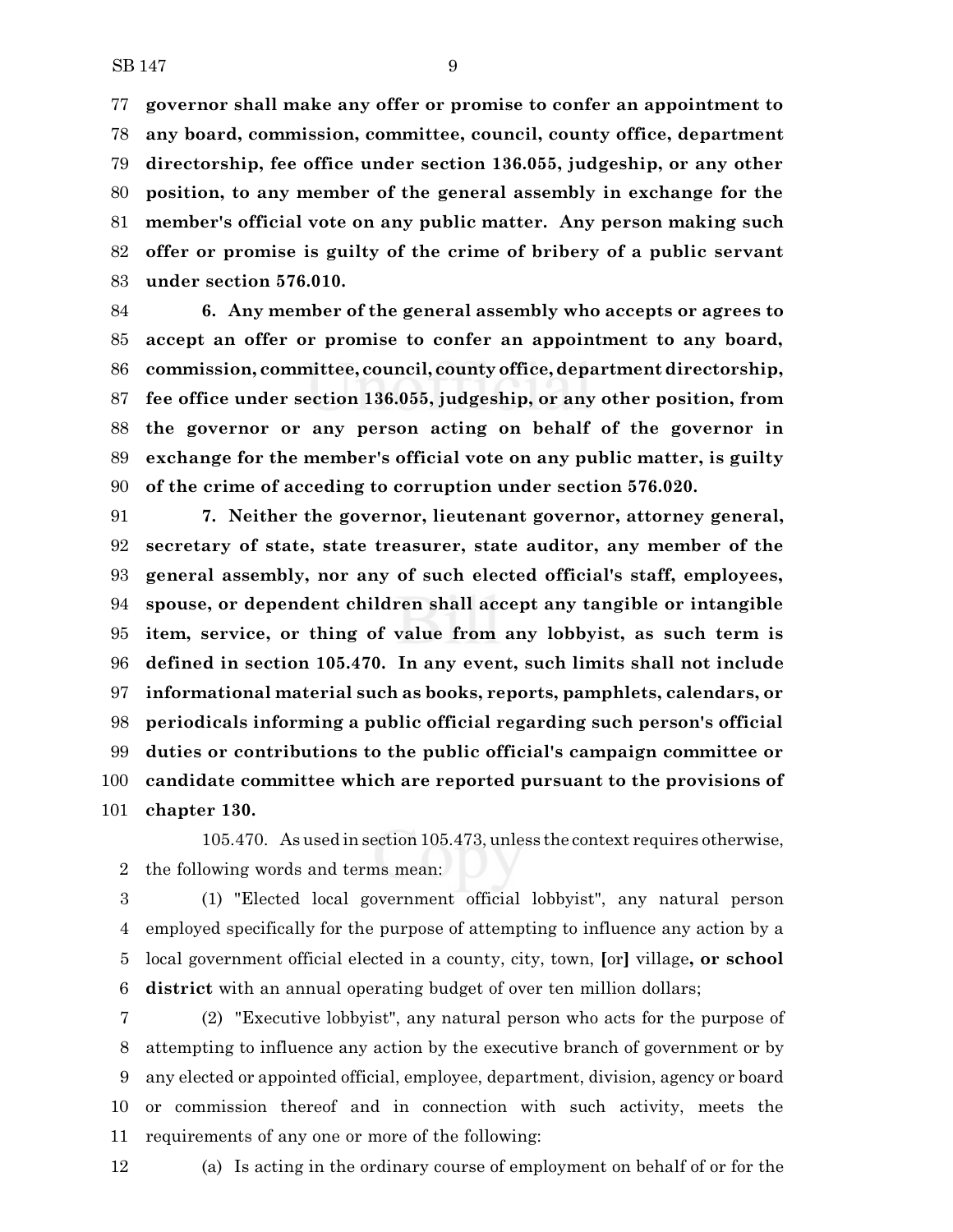benefit of such person's employer; or

 (b) Is engaged for pay or for any valuable consideration for the purpose of performing such activity; or

 (c) Is designated to act as a lobbyist by any person, business entity, governmental entity, religious organization, nonprofit corporation, association or other entity; or

 (d) Makes total expenditures of fifty dollars or more during the twelve-month period beginning January first and ending December thirty-first for the benefit of one or more public officials or one or more employees of the executive branch of state government in connection with such activity.

 An "executive lobbyist" shall not include a member of the general assembly, an elected state official, or any other person solely due to such person's participation in any of the following activities:

 a. Appearing or inquiring in regard to a complaint, citation, summons, adversary proceeding, or contested case before a state board, commission, department, division or agency of the executive branch of government or any elected or appointed officer or employee thereof;

 b. Preparing, filing or inquiring, or responding to any audit, regarding any tax return, any public document, permit or contract, any application for any permit or license or certificate, or any document required or requested to be filed with the state or a political subdivision;

 c. Selling of goods or services to be paid for by public funds, provided that such person is attempting to influence only the person authorized to authorize or enter into a contract to purchase the goods or services being offered for sale;

 d. Participating in public hearings or public proceedings on rules, grants, or other matters;

 e. Responding to any request for information made by any public official or employee of the executive branch of government;

 f. Preparing or publication of an editorial, a newsletter, newspaper, magazine, radio or television broadcast, or similar news medium, whether print or electronic;

 g. Acting within the scope of employment by the general assembly, or acting within the scope of employment by the executive branch of government when acting with respect to the department, division, board, commission, agency or elected state officer by which such person is employed, or with respect to any duty or authority imposed by law to perform any action in conjunction with any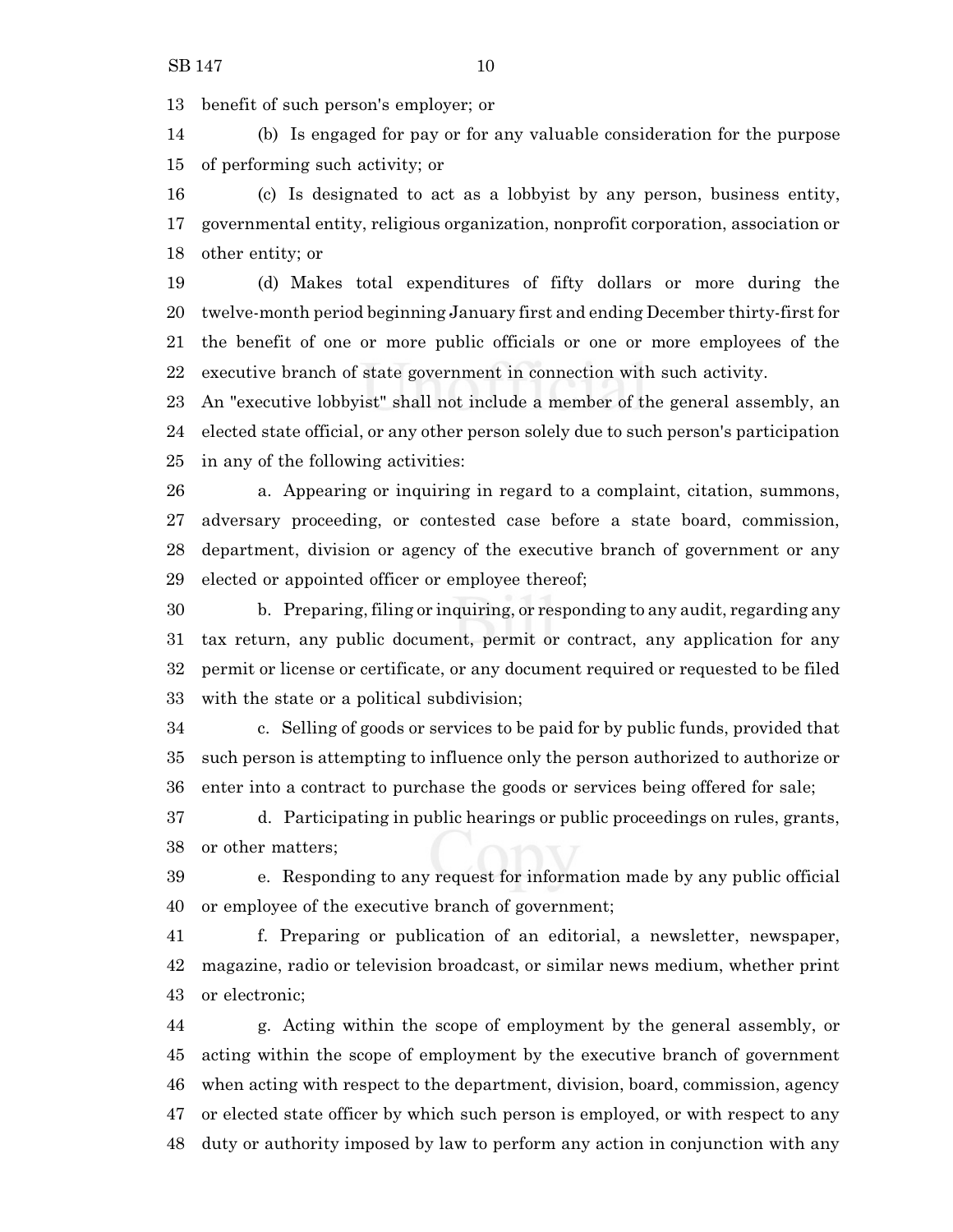other public official or state employee; or

 h. Testifying as a witness before a state board, commission or agency of the executive branch;

 (3) "Expenditure", any payment made or charge, expense, cost, debt or bill incurred; any gift, honorarium or item of value bestowed including any food or beverage; any price, charge or fee which is waived, forgiven, reduced or indefinitely delayed; any loan or debt which is cancelled, reduced or otherwise forgiven; the transfer of any item with a reasonably discernible cost or fair market value from one person to another or provision of any service or granting of any opportunity for which a charge is customarily made, without charge or for a reduced charge; except that the term "expenditure" shall not include the following:

 (a) Any item, service or thing of value transferred to any person within the third degree of consanguinity **or affinity** of the transferor which is unrelated to any activity of the transferor as a lobbyist;

 (b) Informational material such as books, reports, pamphlets, calendars or periodicals informing a public official regarding such person's official duties, or souvenirs or mementos valued at less than ten dollars;

 (c) Contributions to the public official's campaign committee or candidate committee which are reported pursuant to the provisions of chapter 130;

 (d) Any loan made or other credit accommodations granted or other payments made by any person or entity which extends credit or makes loan accommodations or such payments in the regular ordinary scope and course of business, provided that such are extended, made or granted in the ordinary course of such person's or entity's business to persons who are not public officials;

 (e) Any item, service or thing of de minimis value offered to the general public, whether or not the recipient is a public official or a staff member, employee, spouse or dependent child of a public official, and only if the grant of the item, service or thing of de minimis value is not motivated in any way by the recipient's status as a public official or staff member, employee, spouse or dependent child of a public official;

 (f) The transfer of any item, provision of any service or granting of any opportunity with a reasonably discernible cost or fair market value when such item, service or opportunity is necessary for a public official or employee to perform his or her duty in his or her official capacity, including but not limited to entrance fees to any sporting event, museum, or other venue when the official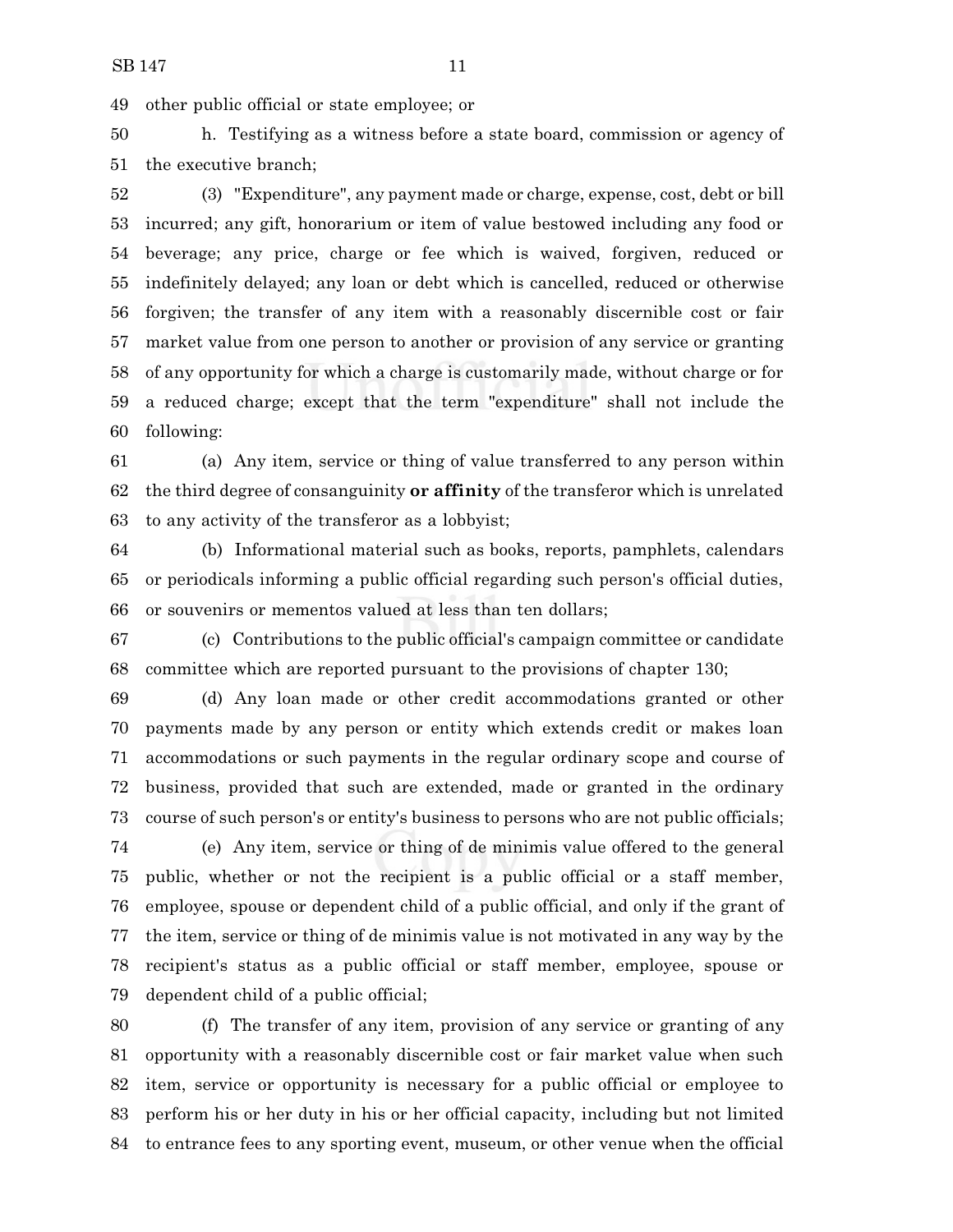SB 147 12

 or employee is participating in a ceremony, public presentation or official meeting therein;

 (g) Any payment, gift, compensation, fee, expenditure or anything of value which is bestowed upon or given to any public official or a staff member, employee, spouse or dependent child of a public official when it is compensation for employment or given as an employment benefit and when such employment is in addition to their employment as a public official;

 (4) "Judicial lobbyist", any natural person who acts for the purpose of attempting to influence any purchasing decision by the judicial branch of government or by any elected or appointed official or any employee thereof and in connection with such activity, meets the requirements of any one or more of the following:

 (a) Is acting in the ordinary course of employment which primary purpose is to influence the judiciary in its purchasing decisions on a regular basis on behalf of or for the benefit of such person's employer, except that this shall not apply to any person who engages in lobbying on an occasional basis only and not as a regular pattern of conduct; or

 (b) Is engaged for pay or for any valuable consideration for the purpose of performing such activity; or

 (c) Is designated to act as a lobbyist by any person, business entity, 105 governmental entity, religious organization, nonprofit corporation or association; or

 (d) Makes total expenditures of fifty dollars or more during the twelve-month period beginning January first and ending December thirty-first for the benefit of one or more public officials or one or more employees of the judicial branch of state government in connection with attempting to influence such purchasing decisions by the judiciary.

 A "judicial lobbyist" shall not include a member of the general assembly, an elected state official, or any other person solely due to such person's participation in any of the following activities:

 a. Appearing or inquiring in regard to a complaint, citation, summons, adversary proceeding, or contested case before a state court;

 b. Participating in public hearings or public proceedings on rules, grants, or other matters;

 c. Responding to any request for information made by any judge or employee of the judicial branch of government;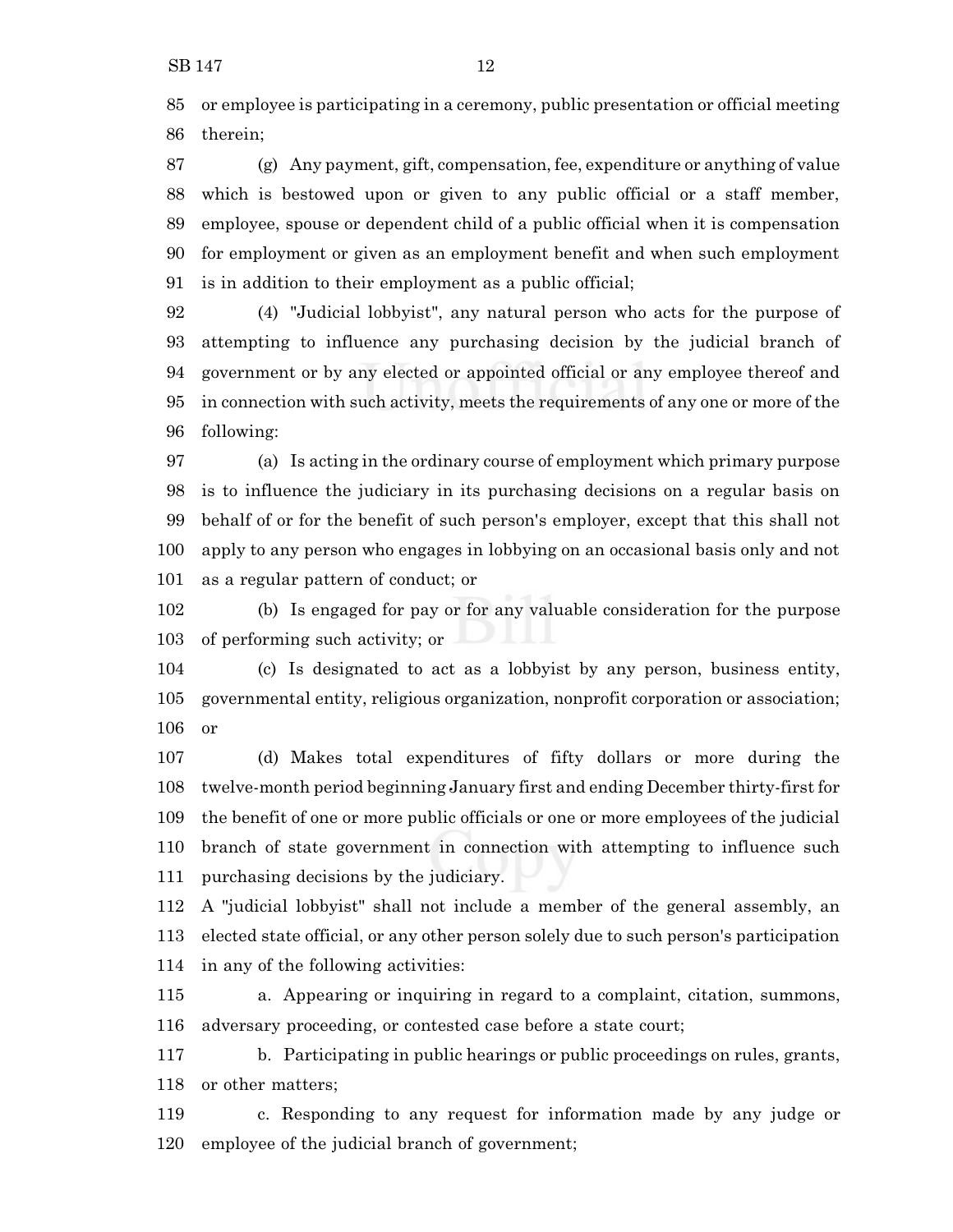d. Preparing, distributing or publication of an editorial, a newsletter, newspaper, magazine, radio or television broadcast, or similar news medium, whether print or electronic; or

 e. Acting within the scope of employment by the general assembly, or acting within the scope of employment by the executive branch of government when acting with respect to the department, division, board, commission, agency or elected state officer by which such person is employed, or with respect to any duty or authority imposed by law to perform any action in conjunction with any other public official or state employee;

 (5) "Legislative lobbyist", any natural person who acts for the purpose of attempting to influence the taking, passage, amendment, delay or defeat of any official action on any bill, resolution, amendment, nomination, appointment, report or any other action or any other matter pending or proposed in a legislative committee in either house of the general assembly, or in any matter which may be the subject of action by the general assembly and in connection with such activity, meets the requirements of any one or more of the following:

 (a) Is acting in the ordinary course of employment, which primary purpose is to influence legislation on a regular basis, on behalf of or for the benefit of such person's employer, except that this shall not apply to any person who engages in lobbying on an occasional basis only and not as a regular pattern of conduct; or

 (b) Is engaged for pay or for any valuable consideration for the purpose of performing such activity; or

 (c) Is designated to act as a lobbyist by any person, business entity, governmental entity, religious organization, nonprofit corporation, association or other entity; or

 (d) Makes total expenditures of fifty dollars or more during the twelve-month period beginning January first and ending December thirty-first for the benefit of one or more public officials or one or more employees of the legislative branch of state government in connection with such activity.

 A "legislative lobbyist" shall include an attorney at law engaged in activities on behalf of any person unless excluded by any of the following exceptions. A "legislative lobbyist" shall not include any member of the general assembly, an elected state official, or any other person solely due to such person's participation in any of the following activities:

 a. Responding to any request for information made by any public official or employee of the legislative branch of government;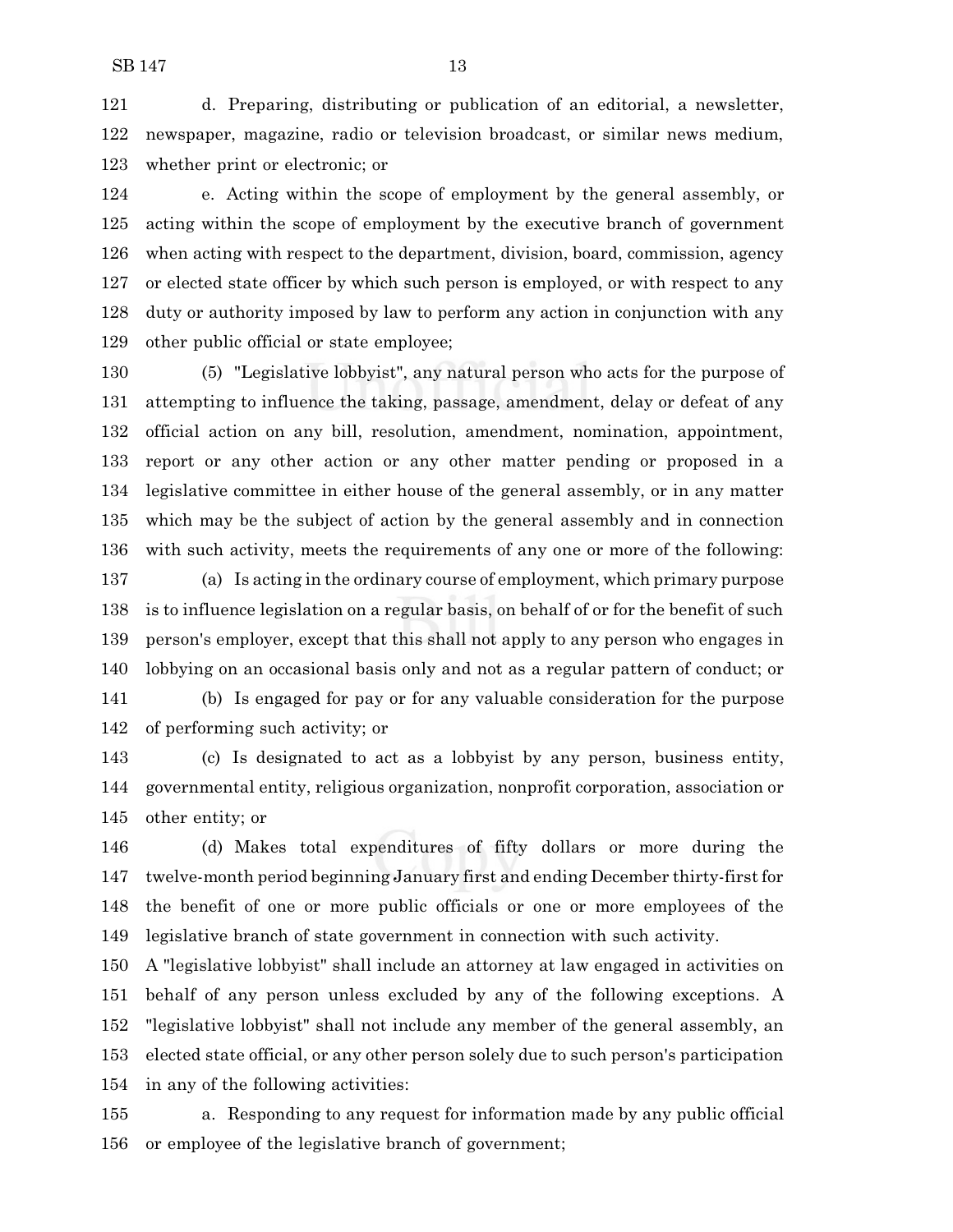b. Preparing or publication of an editorial, a newsletter, newspaper, magazine, radio or television broadcast, or similar news medium, whether print or electronic;

 c. Acting within the scope of employment of the legislative branch of government when acting with respect to the general assembly or any member thereof;

 d. Testifying as a witness before the general assembly or any committee thereof;

 (6) "Lobbyist", any natural person defined as an executive lobbyist, judicial lobbyist, elected local government official lobbyist, or a legislative lobbyist;

 (7) "Lobbyist principal", any person, business entity, governmental entity, religious organization, nonprofit corporation or association who employs, contracts for pay or otherwise compensates a lobbyist;

 (8) "Public official", any member or member-elect of the general assembly, judge or judicial officer, or any other person holding an elective office of state government or any agency head, department director or division director of state government or any member of any state board or commission and any designated decision-making public servant designated by persons described in this subdivision **or any superintendent of a school district or school board member**.

**[**105.473. 1. Each lobbyist shall, not later than January fifth of each year or five days after beginning any activities as a lobbyist, file standardized registration forms, verified by a written declaration that it is made under the penalties of perjury, along with a filing fee of ten dollars, with the commission. The forms shall include the lobbyist's name and business address, the name and address of all persons such lobbyist employs for lobbying purposes, the name and address of each lobbyist principal by whom such lobbyist is employed or in whose interest such lobbyist appears or works. The commission shall maintain files on all lobbyists' filings, which shall be open to the public. Each lobbyist shall file an updating statement under oath within one week of any addition, deletion, or change in the lobbyist's employment or representation. The filing fee shall be deposited to the general revenue fund of the state. The lobbyist principal or a lobbyist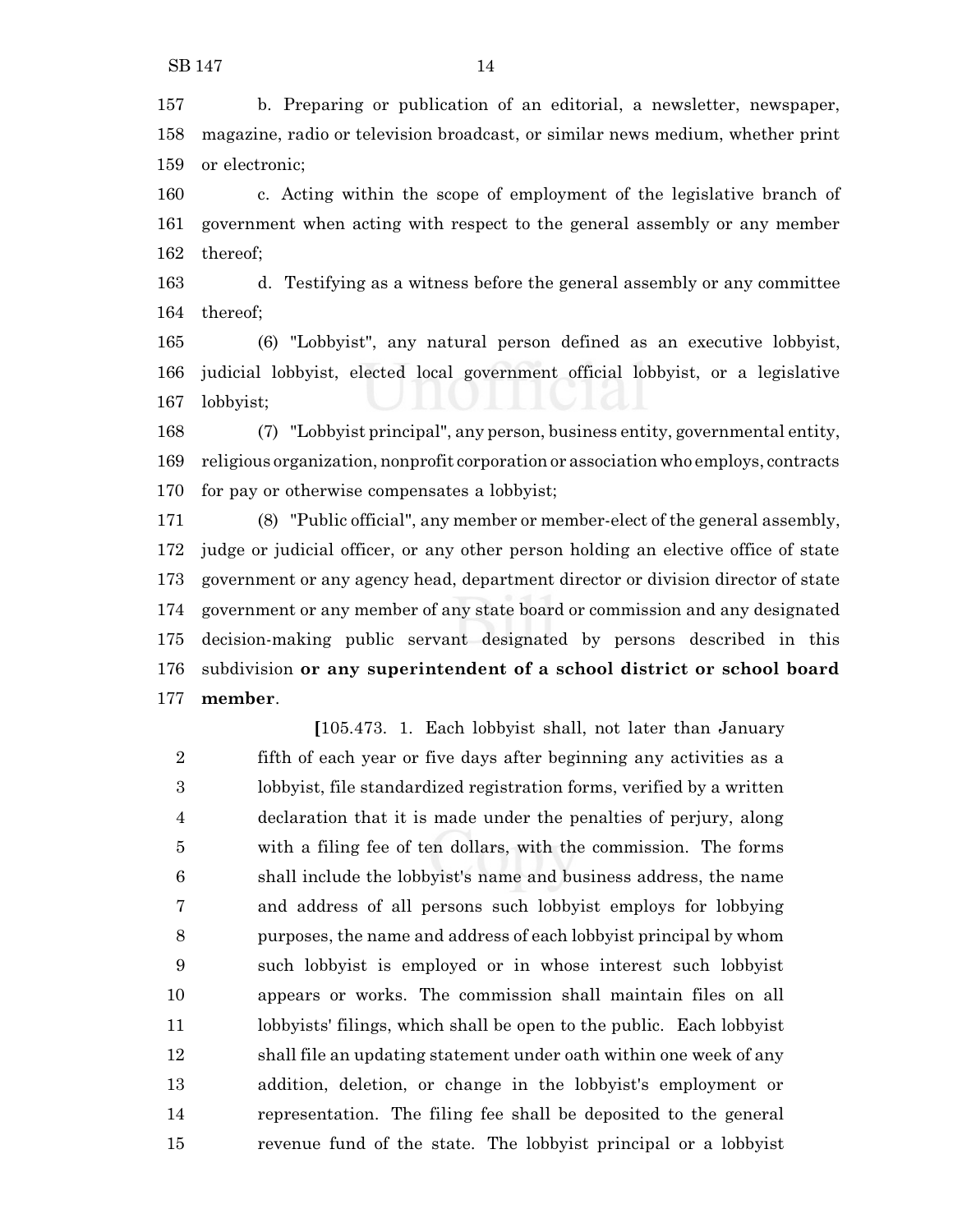employing another person for lobbying purposes may notify the commission that a judicial, executive or legislative lobbyist is no longer authorized to lobby for the principal or the lobbyist and should be removed from the commission's files.

 2. Each person shall, before giving testimony before any committee of the general assembly, give to the secretary of such committee such person's name and address and the identity of any lobbyist or organization, if any, on whose behalf such person appears. A person who is not a lobbyist as defined in section 105.470 shall not be required to give such person's address if the committee determines that the giving of such address would endanger the person's physical health.

 3. (1) During any period of time in which a lobbyist continues to act as an executive lobbyist, judicial lobbyist, legislative lobbyist, or elected local government official lobbyist, the lobbyist shall file with the commission on standardized forms prescribed by the commission monthly reports which shall be due at the close of business on the tenth day of the following month;

 (2) Each report filed pursuant to this subsection shall include a statement, verified by a written declaration that it is made under the penalties of perjury, setting forth the following:

 (a) The total of all expenditures by the lobbyist or his or her lobbyist principals made on behalf of all public officials, their staffs and employees, and their spouses and dependent children, which expenditures shall be separated into at least the following categories by the executive branch, judicial branch and legislative branch of government: printing and publication expenses; media and other advertising expenses; travel; the time, venue, and nature of any entertainment; honoraria; meals, food and beverages; and gifts;

 (b) The total of all expenditures by the lobbyist or his or her lobbyist principals made on behalf of all elected local government officials, their staffs and employees, and their spouses and children. Such expenditures shall be separated into at least the following categories: printing and publication expenses; media and other advertising expenses; travel; the time, venue, and nature of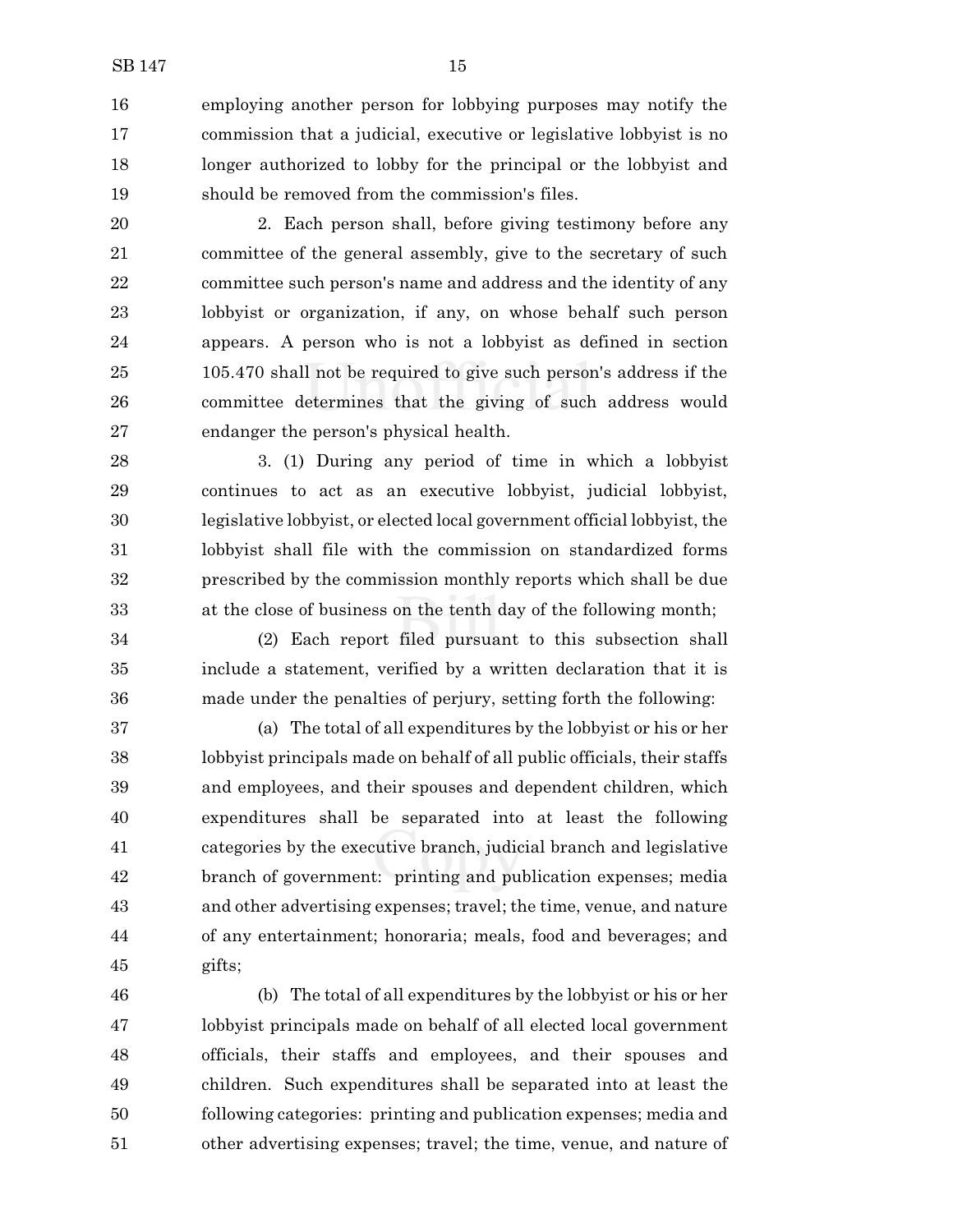| 52 | any entertainment; honoraria; meals; food and beverages; and gifts;     |
|----|-------------------------------------------------------------------------|
| 53 | (c) An itemized listing of the name of the recipient and the            |
| 54 | nature and amount of each expenditure by the lobbyist or his or         |
| 55 | her lobby ist principal, including a service or anything of value, for  |
| 56 | all expenditures made during any reporting period, paid or              |
| 57 | provided to or for a public official or elected local government        |
| 58 | official, such official's staff, employees, spouse or dependent         |
| 59 | children;                                                               |
| 60 | (d) The total of all expenditures made by a lobbyist or                 |
| 61 | lobbyist principal for occasions and the identity of the group          |
| 62 | invited, the date, location, and description of the occasion and the    |
| 63 | amount of the expenditure for each occasion when any of the             |
| 64 | following are invited in writing:                                       |
| 65 | a. All members of the senate, which may or may not include              |
| 66 | senate staff and employees under the direct supervision of a state      |
| 67 | senator;                                                                |
| 68 | b. All members of the house of representatives, which may               |
| 69 | or may not include house staff and employees under the direct           |
| 70 | supervision of a state representative;                                  |
| 71 | c. All members of a joint committee of the general assembly             |
| 72 | or a standing committee of either the house of representatives or       |
| 73 | senate, which may or may not include joint and standing committee       |
| 74 | staff;                                                                  |
| 75 | d. All members of a caucus of the majority party of the                 |
| 76 | of representatives, minority party of the house of<br>house             |
| 77 | representatives, majority party of the senate, or minority party of     |
| 78 | the senate;                                                             |
| 79 | e. All statewide officials, which may or may not include the            |
| 80 | staff and employees under the direct supervision of the statewide       |
| 81 | official;                                                               |
| 82 | (e) Any expenditure made on behalf of a public official, an             |
| 83 | elected local government official or such official's staff, employees,  |
| 84 | spouse or dependent children, if such expenditure is solicited by       |
| 85 | such official, the official's staff, employees, or spouse or dependent  |
| 86 | children, from the lobby ist or his or her lobby ist principals and the |
| 87 | name of such person or persons, except any expenditures made to         |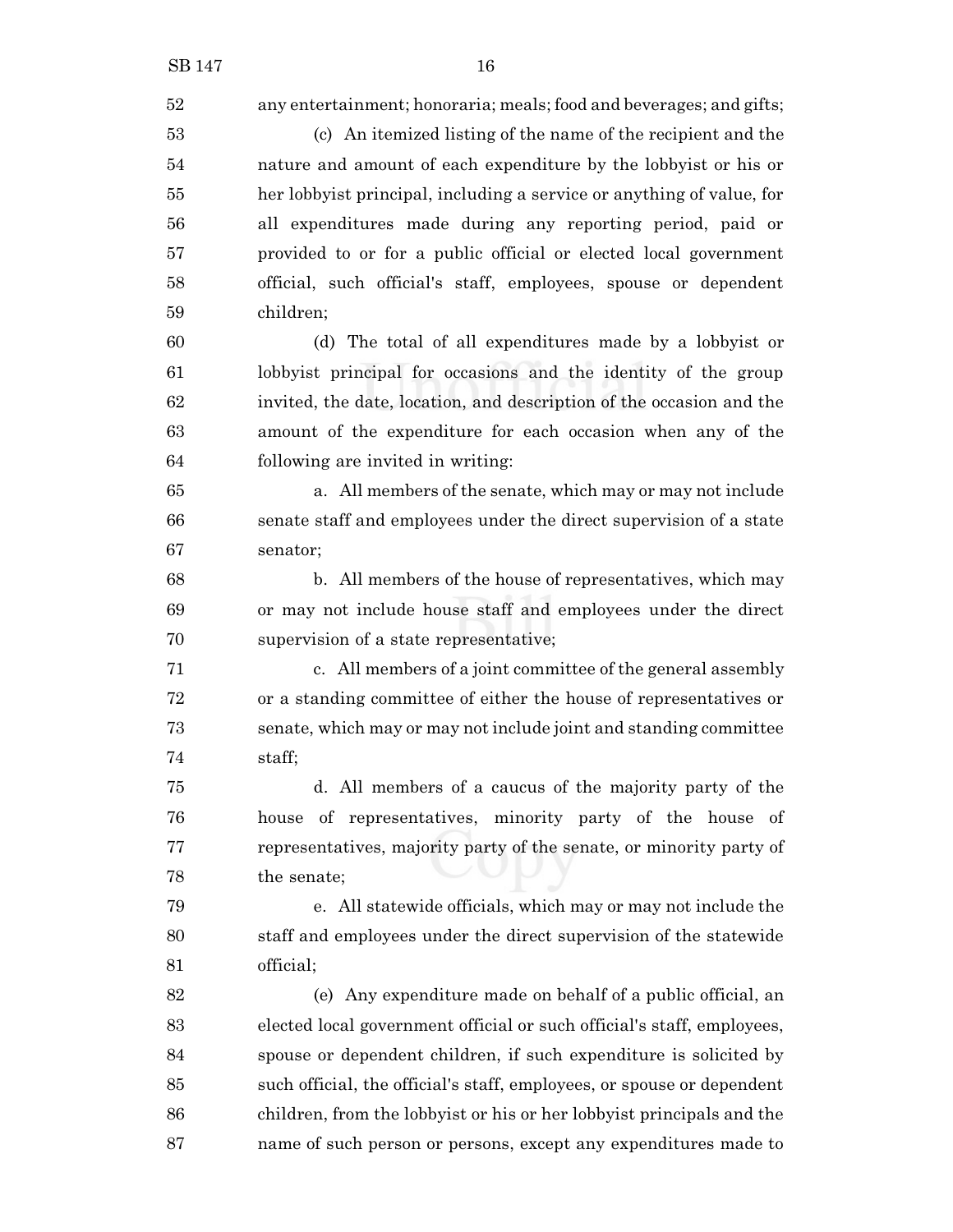any not-for-profit corporation, charitable, fraternal or civic organization or other association formed to provide for good in the order of benevolence and except for any expenditure reported under paragraph (d) of this subdivision;

 (f) A statement detailing any direct business relationship or association or partnership the lobbyist has with any public official or elected local government official. The reports required by this subdivision shall cover the time periods since the filing of the last report or since the lobbyist's employment or representation began, whichever is most recent.

 4. No expenditure reported pursuant to this section shall include any amount expended by a lobbyist or lobbyist principal on himself or herself. All expenditures disclosed pursuant to this section shall be valued on the report at the actual amount of the payment made, or the charge, expense, cost, or obligation, debt or bill incurred by the lobbyist or the person the lobbyist represents. Whenever a lobbyist principal employs more than one lobbyist, expenditures ofthe lobbyist principal shall not be reported by each lobbyist, but shall be reported by one of such lobbyists. No expenditure shall be made on behalf of a state senator or state representative, or such public official's staff, employees, spouse, or dependent children for travel or lodging outside the state of Missouri unless such travel or lodging was approved prior to the date of the expenditure by the administration and accounts committee of the house or the administration committee of the senate.

 5. Any lobbyist principal shall provide in a timely fashion whatever information is reasonably requested by the lobbyist principal's lobbyist for use in filing the reports required by this section.

 6. All information required to be filed pursuant to the provisions of this section with the commission shall be kept available by the executive director of the commission at all times open to the public for inspection and copying for a reasonable fee for a period of five years from the date when such information was filed.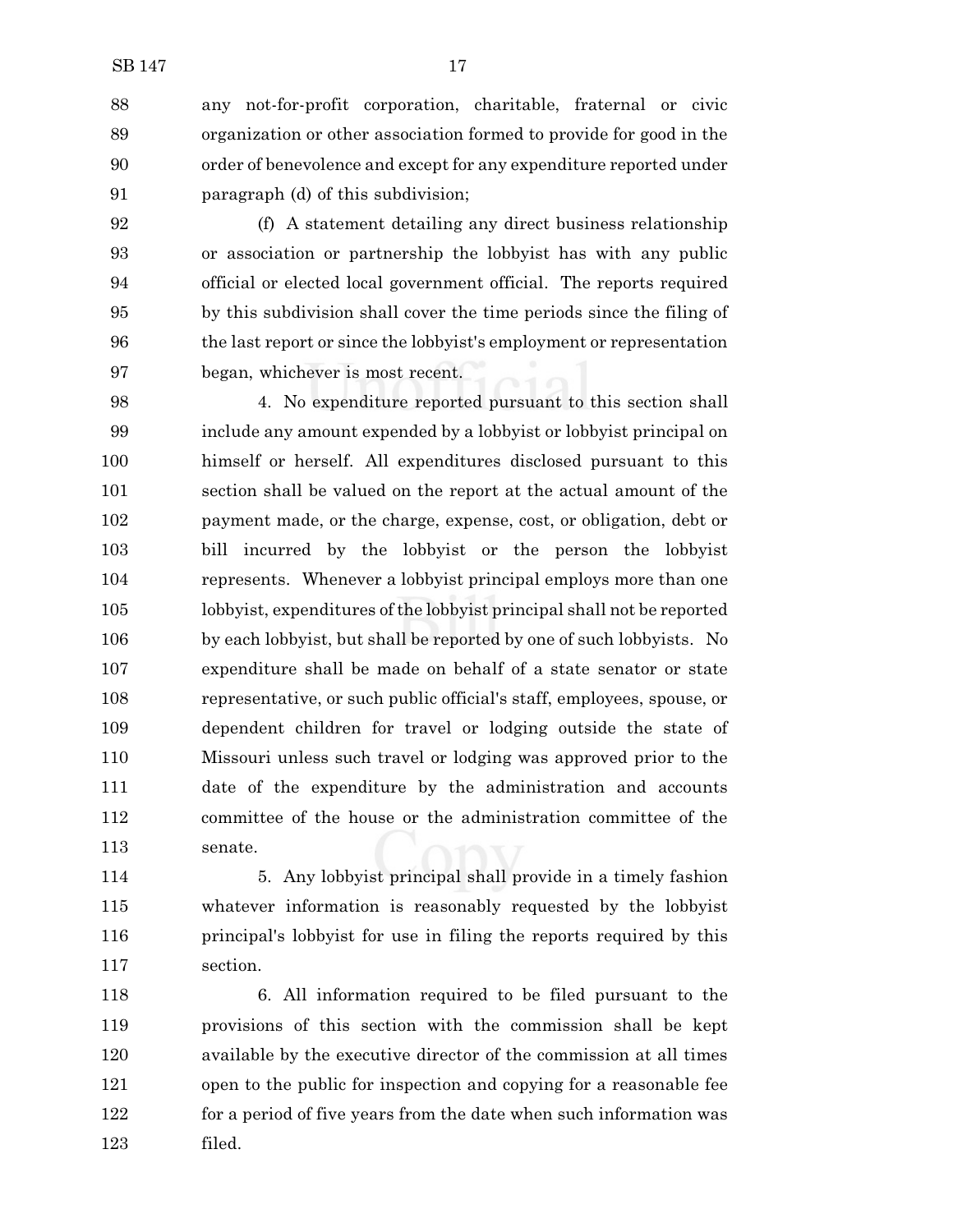7. No person shall knowingly employ any person who is required to register as a registered lobbyist but is not registered pursuant to this section. Any person who knowingly violates this subsection shall be subject to a civil penalty in an amount of not more than ten thousand dollars for each violation. Such civil penalties shall be collected by action filed by the commission.

 8. Any lobbyist found to knowingly omit, conceal, or falsify in any manner information required pursuant to this section shall 132 be guilty of a class A misdemeanor.

 9. The prosecuting attorney of Cole County shall be reimbursed only out of funds specifically appropriated by the general assembly for investigations and prosecutions for violations of this section.

 10. Any public official or other person whose name appears in any lobbyist report filed pursuant to this section who contests the accuracy of the portion of the report applicable to such person may petition the commission for an audit of such report and shall state in writing in such petition the specific disagreement with the contents of such report. The commission shall investigate such allegations in the manner described in section 105.959. If the commission determines that the contents of such report are incorrect, incomplete or erroneous, it shall enter an order requiring 146 filing of an amended or corrected report.

 11. The commission shall provide a report listing the total spent by a lobbyist for the month and year to any member or member-elect of the general assembly, judge or judicial officer, or any other person holding an elective office of state government or any elected local government official on or before the twentieth day of each month. For the purpose of providing accurate information to the public, the commission shall not publish information in either written or electronic form for ten working days after providing the report pursuant to this subsection. The commission shall not release any portion of the lobbyist report if the accuracy of the report has been questioned pursuant to subsection 10 of this section unless it is conspicuously marked "Under Review".

12. Each lobbyist or lobbyist principal by whom the lobbyist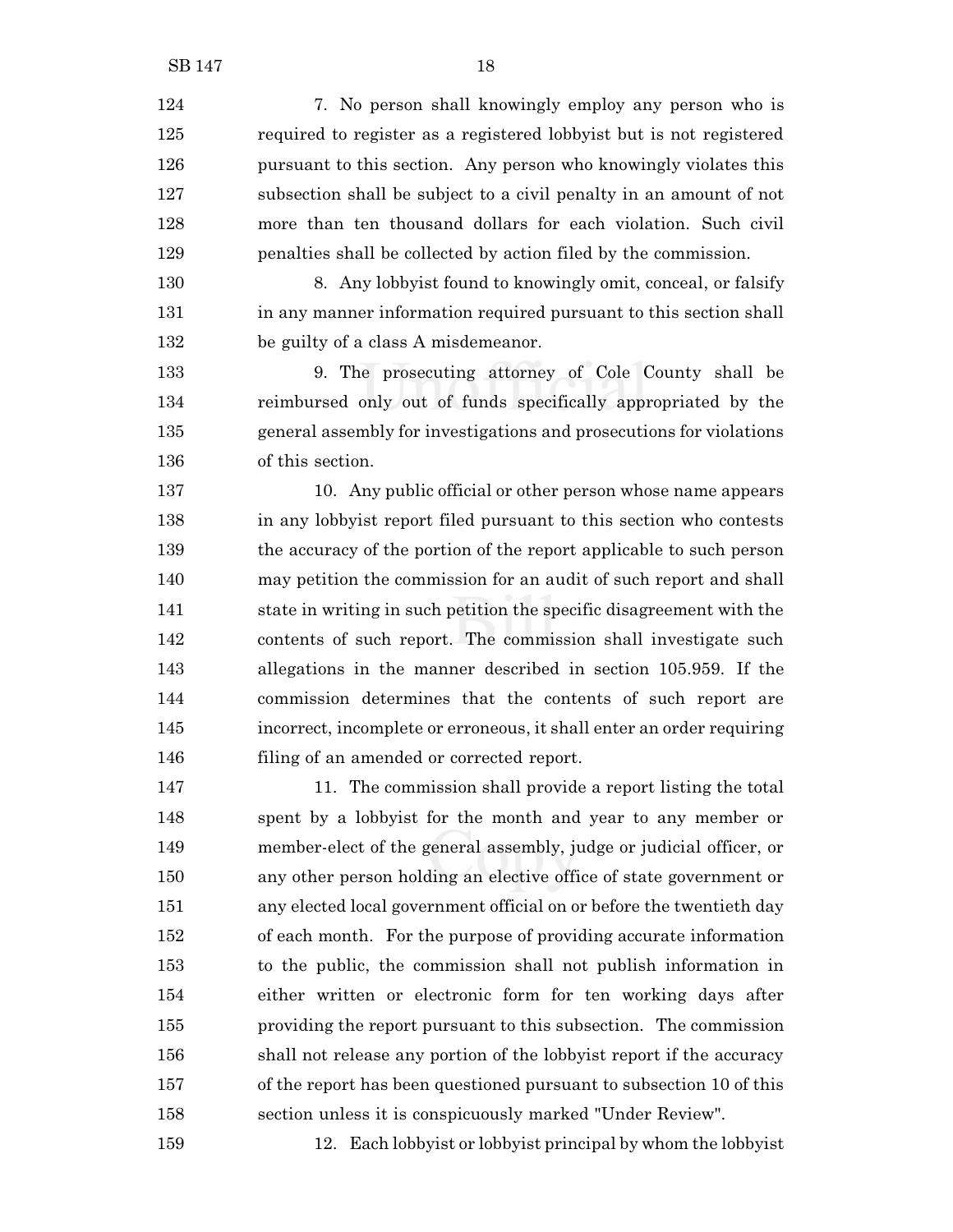was employed, or in whose behalf the lobbyist acted, shall provide a general description of the proposed legislation or action by the executive branch or judicial branch which the lobbyist or lobbyist principal supported or opposed. This information shall be supplied to the commission on March fifteenth and May thirtieth of each year.

- 
- 

 13. The provisions of this section shall supersede any contradicting ordinances or charter provisions.**]**

105.473. 1. Each lobbyist shall, not later than January fifth of each year or five days after beginning any activities as a lobbyist, file standardized registration forms, verified by a written declaration that it is made under the penalties of perjury, along with a filing fee of ten dollars, with the commission. The forms shall include the lobbyist's name and business address, the name and address of all persons such lobbyist employs for lobbying purposes, the name and address of each lobbyist principal by whom such lobbyist is employed or in whose interest such lobbyist appears or works. **A lobbyist shall be considered to work in the interest of any principal who employs, contracts for pay, or otherwise compensates such lobbyist; any principal or entity who employs, contracts for pay, or otherwise compensates such lobbyist's direct principal regarding the same interest; and any principal or entity who employs, contracts for pay, or otherwise compensates an entity or principal who employs, contracts for pay, or otherwise compensates such direct principal regarding the same interest.** The commission shall maintain files on all lobbyists' filings, which shall be open to the public. Each lobbyist shall file an updating statement under oath within one week of any addition, deletion, or change in the lobbyist's employment or representation. The filing fee shall be deposited to the general revenue fund of the state. The lobbyist principal or a lobbyist employing another person for lobbying purposes may notify the commission that a judicial, executive or legislative lobbyist is no longer authorized to lobby for the principal or the lobbyist and should be removed from the commission's files.

 2. Each person shall, before giving testimony before any committee of the general assembly, give to the secretary of such committee such person's name and address and the identity of any lobbyist or organization, if any, on whose behalf such person appears. A person who is not a lobbyist as defined in section 105.470 shall not be required to give such person's address if the committee determines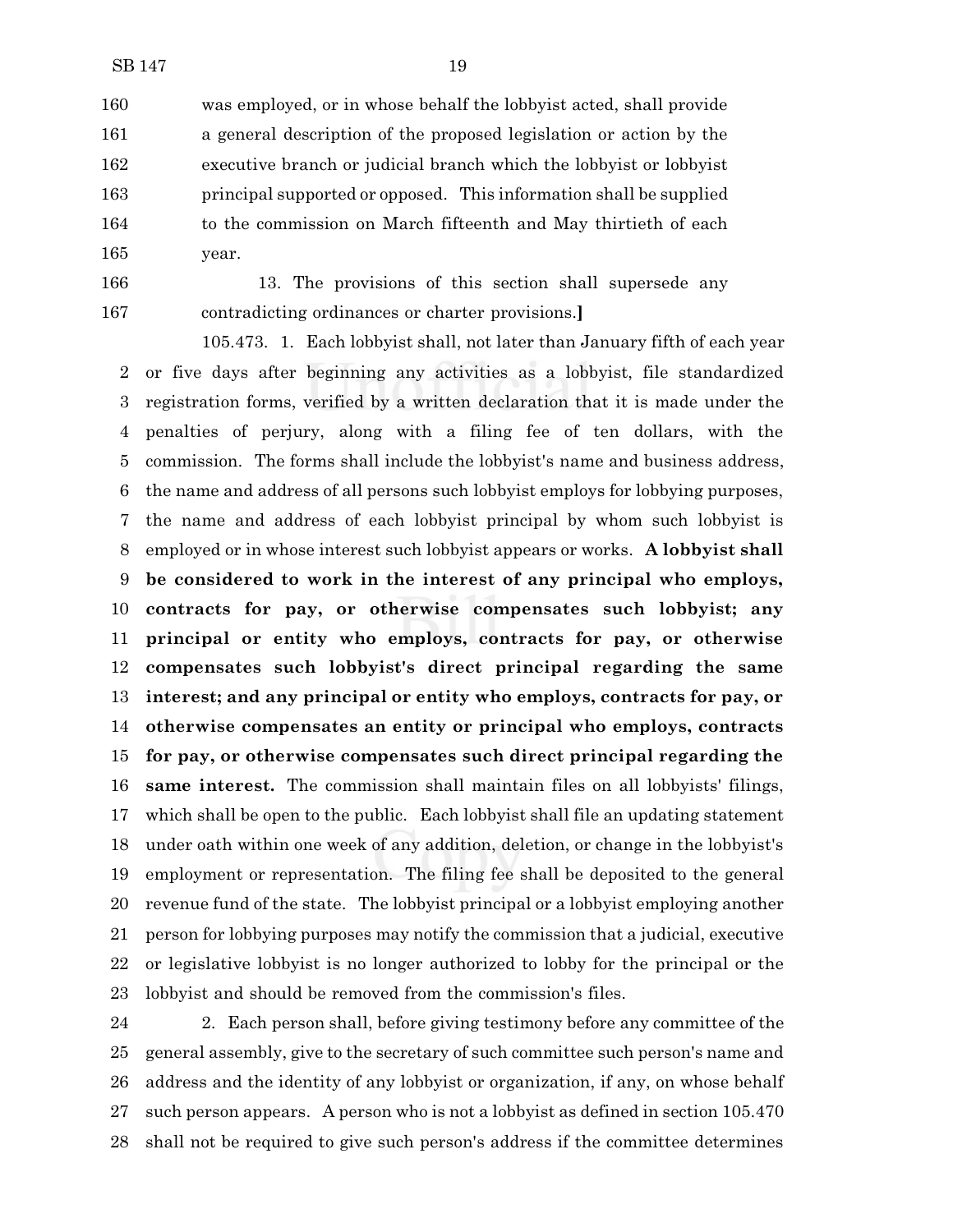that the giving of such address would endanger the person's physical health.

 3. (1) During any period of time in which a lobbyist continues to act as an executive lobbyist, judicial lobbyist, legislative lobbyist, or elected local government official lobbyist, the lobbyist shall file with the commission on standardized forms prescribed by the commission monthly reports which shall be due at the close of business on the tenth day of the following month;

 (2) Each report filed pursuant to this subsection shall include a statement, verified by a written declaration that it is made under the penalties of perjury, setting forth the following:

 (a) The total of all expenditures by the lobbyist or his or her lobbyist principals made on behalf of all public officials, their staffs and employees, and their spouses and dependent children, which expenditures shall be separated into at least the following categories by the executive branch, judicial branch and legislative branch of government: printing and publication expenses; media and other advertising expenses; travel; the time, venue, and nature of any entertainment; honoraria; meals, food and beverages; and gifts;

 (b) The total of all expenditures by the lobbyist or his or her lobbyist principals made on behalf of all elected local government officials, their staffs and employees, and their spouses and children. Such expenditures shall be separated into at least the following categories: printing and publication expenses; media and other advertising expenses; travel; the time, venue, and nature of any entertainment; honoraria; meals; food and beverages; and gifts;

 (c) An itemized listing of the name of the recipient and the nature and amount of each expenditure by the lobbyist or his or her lobbyist principal, including a service or anything of value, for all expenditures made during any reporting period, paid or provided to or for a public official or elected local government official, such official's staff, employees, spouse or dependent children;

 (d) The total of all expenditures made by a lobbyist or lobbyist principal for occasions and the identity of the group invited, the date and description of the occasion and the amount of the expenditure for each occasion when any of the following are invited in writing:

a. All members of the senate;

b. All members of the house of representatives;

 c. All members of a joint committee of the general assembly or a standing committee of either the house of representatives or senate; or

d. All members of a caucus of the majority party of the house of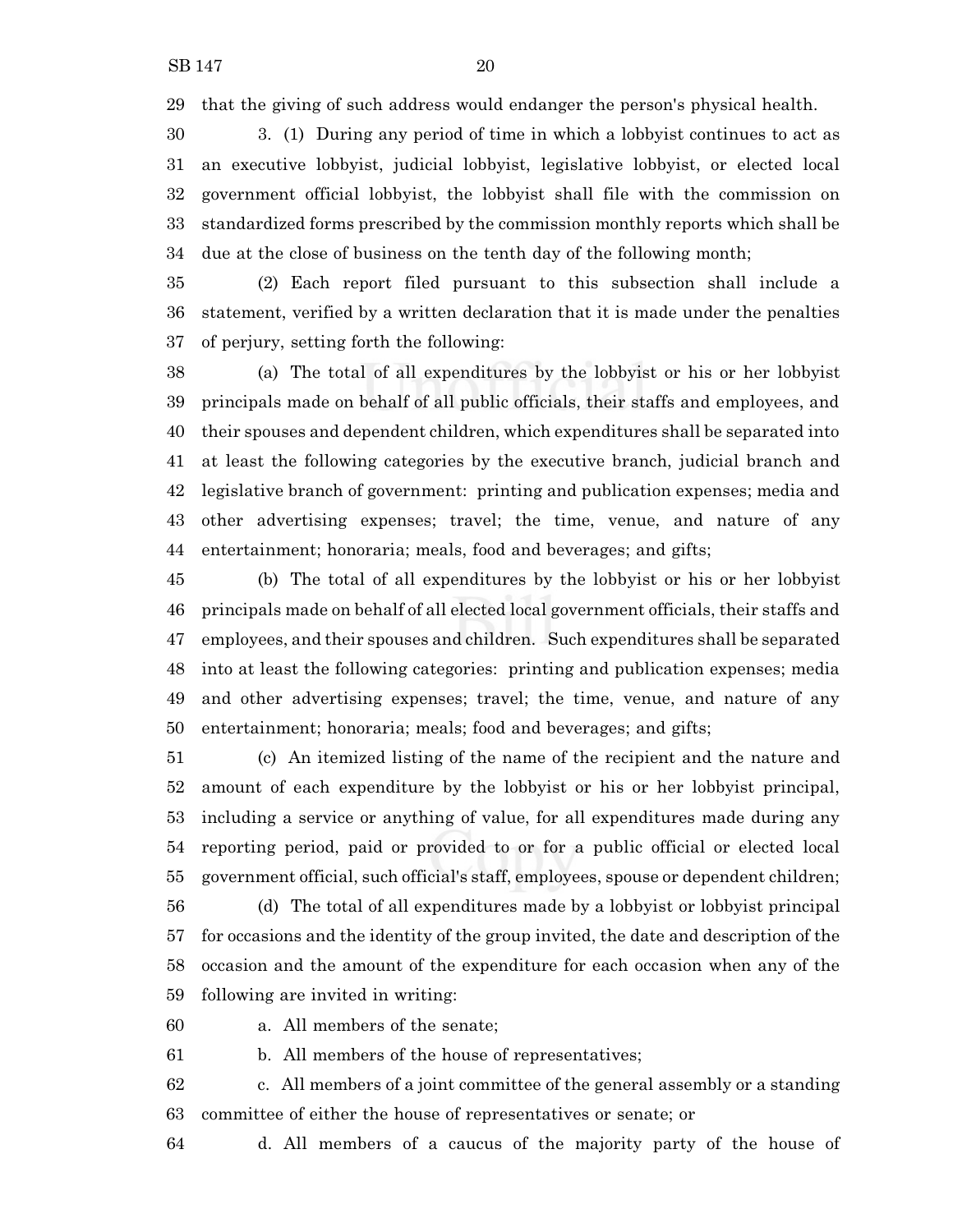representatives, minority party of the house of representatives, majority party of the senate, or minority party of the senate;

 (e) Any expenditure made on behalf of a public official, an elected local government official or such official's staff, employees, spouse or dependent children, if such expenditure is solicited by such official, the official's staff, employees, or spouse or dependent children, from the lobbyist or his or her lobbyist principals and the name of such person or persons, except any expenditures made to any not-for-profit corporation, charitable, fraternal or civic organization or other association formed to provide for good in the order of benevolence;

 (f) A statement detailing any direct business relationship or association or partnership the lobbyist has with any public official or elected local government official.

 The reports required by this subdivision shall cover the time periods since the filing of the last report or since the lobbyist's employment or representation began, whichever is most recent.

 4. No expenditure reported pursuant to this section shall include any amount expended by a lobbyist or lobbyist principal on himself or herself. All expenditures disclosed pursuant to this section shall be valued on the report at the actual amount of the payment made, or the charge, expense, cost, or obligation, debt or bill incurred by the lobbyist or the person the lobbyist represents. Whenever a lobbyist principal employs more than one lobbyist, expenditures of the lobbyist principal shall not be reported by each lobbyist, but shall be reported by one of such lobbyists. No expenditure shall be made on behalf of a state senator or state representative, or such public official's staff, employees, spouse, or dependent children for travel or lodging outside the state of Missouri unless such travel or lodging was approved prior to the date of the expenditure by the administration and accounts committee of the house or the administration committee of the senate.

 5. Any lobbyist principal shall provide in a timely fashion whatever information is reasonably requested by the lobbyist principal's lobbyist for use in filing the reports required by this section.

 6. All information required to be filed pursuant to the provisions of this section with the commission shall be kept available by the executive director of the commission at all times open to the public for inspection and copying for a reasonable fee for a period of five years from the date when such information was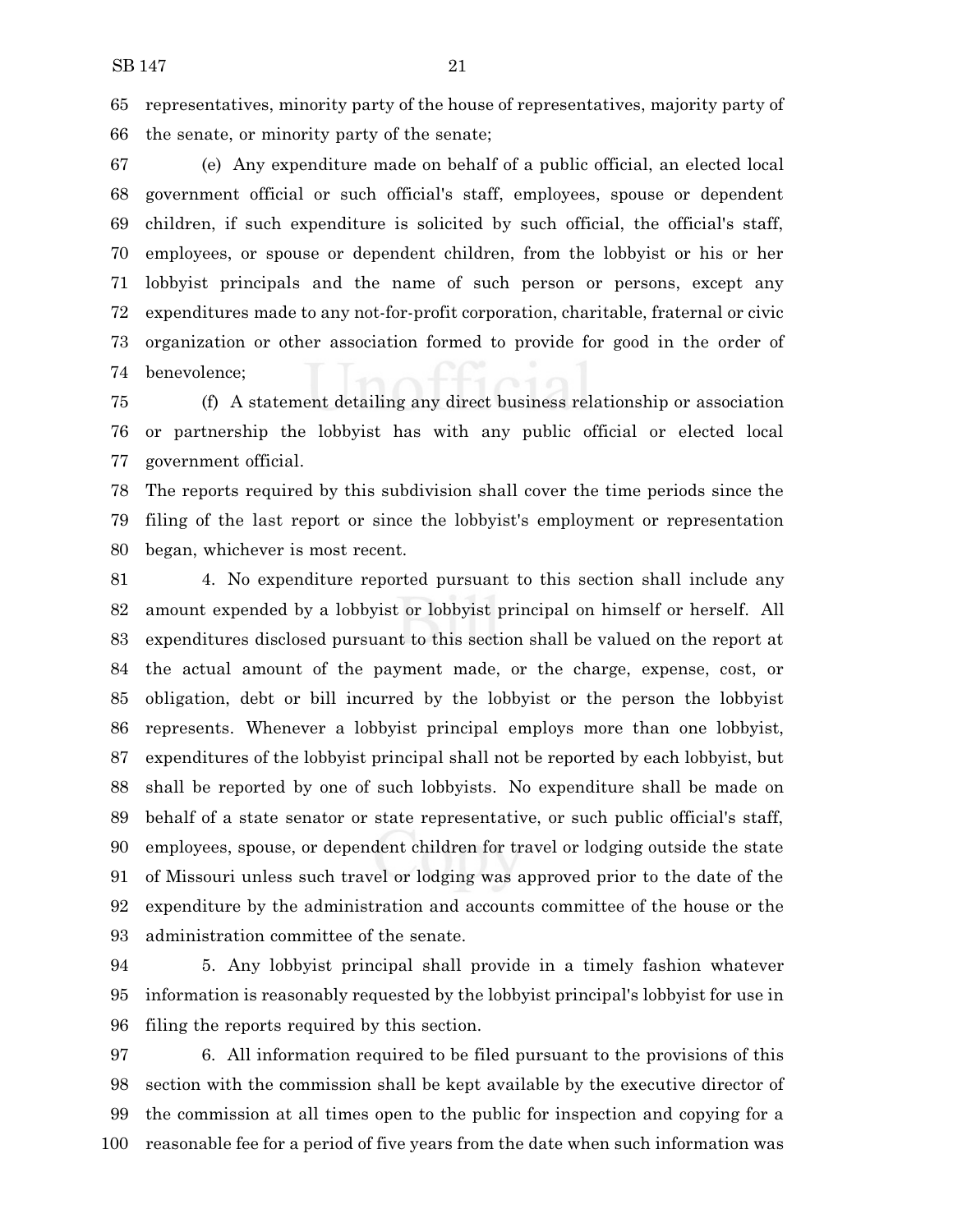filed.

 7. No person shall knowingly employ any person who is required to register as a registered lobbyist but is not registered pursuant to this section. Any person who knowingly violates this subsection shall be subject to a civil penalty in an amount of not more than ten thousand dollars for each violation. Such civil penalties shall be collected by action filed by the commission.

 8. No lobbyist shall knowingly omit, conceal, or falsify in any manner information required pursuant to this section.

 9. The prosecuting attorney of Cole County shall be reimbursed only out of funds specifically appropriated by the general assembly for investigations and prosecutions for violations of this section.

 10. Any public official or other person whose name appears in any lobbyist report filed pursuant to this section who contests the accuracy of the portion of the report applicable to such person may petition the commission for an audit of such report and shall state in writing in such petition the specific disagreement with the contents of such report. The commission shall investigate such allegations in the manner described in section 105.959. If the commission determines that the contents of such report are incorrect, incomplete or erroneous, it shall enter an order requiring filing of an amended or corrected report.

 11. The commission shall provide a report listing the total spent by a lobbyist for the month and year to any member or member-elect of the general assembly, judge or judicial officer, or any other person holding an elective office of state government or any elected local government official on or before the twentieth day of each month.

 **12.** For the purpose of providing accurate information to the public, the commission shall not publish information in either written or electronic form for ten working days after providing the report pursuant to this subsection. The commission shall not release any portion of the lobbyist report if the accuracy of the report has been questioned pursuant to subsection 10 of this section unless it is conspicuously marked "Under Review".

 **[**12.**] 13.** Each lobbyist or lobbyist principal by whom the lobbyist was employed, or in whose behalf the lobbyist acted, shall provide a general description of the proposed legislation or action by the executive branch or judicial branch which the lobbyist or lobbyist principal supported or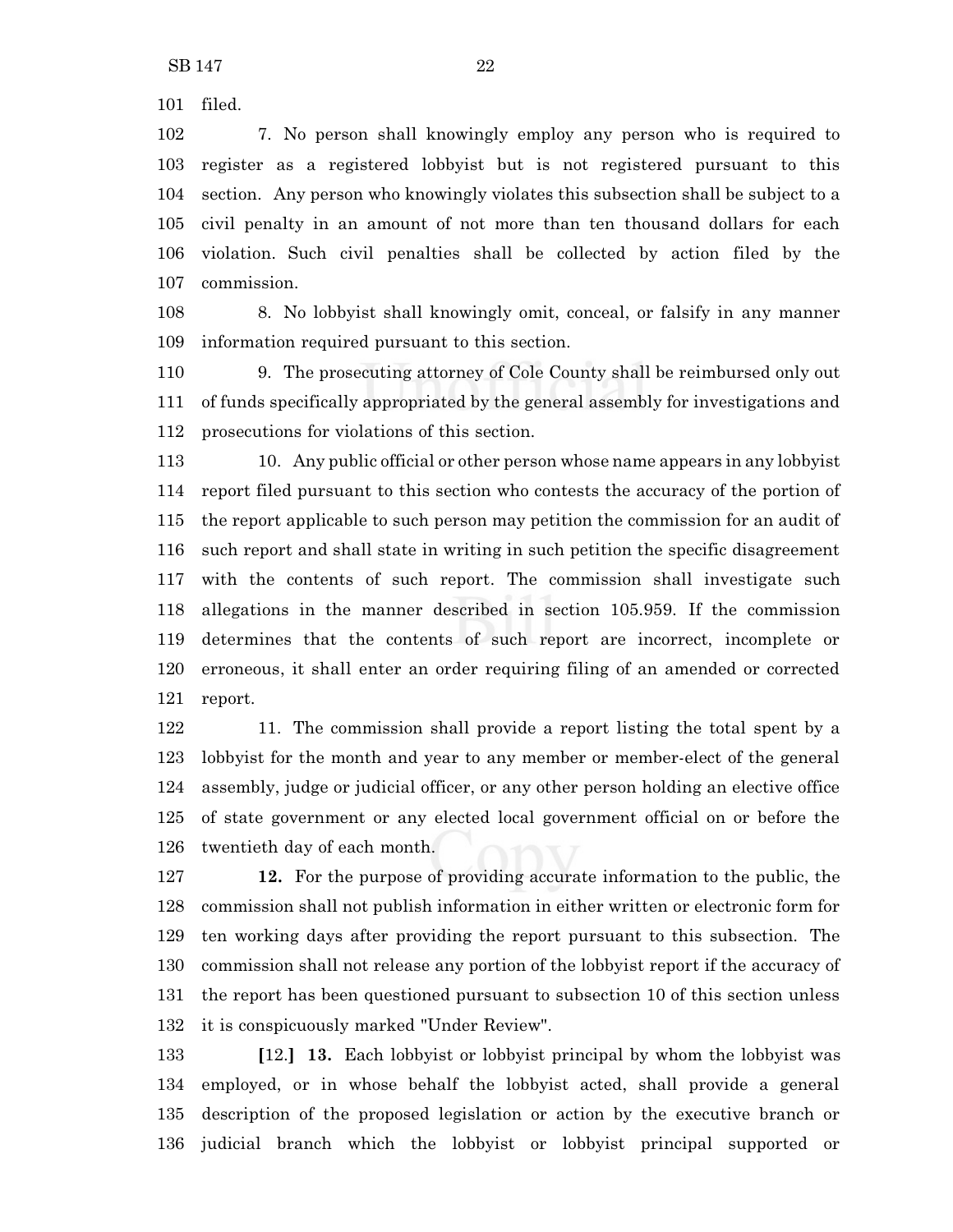opposed. This information shall be supplied to the commission on March fifteenth and May thirtieth of each year.

 **[**13.**] 14.** The provisions of this section shall supersede any contradicting ordinances or charter provisions.

105.478. **1.** Any person guilty of knowingly violating any ofthe provisions of sections 105.450 to 105.498 shall be punished as follows:

(1) For the first offense, such person is guilty of a class B misdemeanor;

 (2) For the second and subsequent offenses, such person is guilty of a class E felony.

 **2. Any person who engages in lobbyist activities, as lobbyist is defined in section 105.470, and who knowingly fails to register as a lobbyist is guilty of violating this subsection. Any violation of this subsection shall be punishable as follows:**

 **(1) For the first violation, the person shall be guilty of a class B misdemeanor;**

 **(2) For the second and subsequent violations, the person shall be guilty of a class E felony.**

105.478. **1.** Any person guilty of knowingly violating any of the provisions of sections 105.450 to 105.498 shall be punished as follows:

(1) For the first offense, such person is guilty of a class B misdemeanor;

 (2) For the second and subsequent offenses, such person is guilty of a class D felony.

 **2. Any person who engages in lobbyist activities, as lobbyist is defined in section 105.470, and who knowingly fails to register as a lobbyist is guilty of violating this subsection. Any violation of this subsection shall be punishable as follows:**

 **(1) For the first violation, the person shall be guilty of a class B misdemeanor;**

 **(2) For the second and subsequent violations, the person shall be guilty of a class D felony until December 31, 2016, and a class E felony beginning January 1, 2017.**

**105.499. 1. As used in this section, the term "political officers" means:**

 **(1) The governor, lieutenant governor, secretary of state, state treasurer, attorney general, and members of the general assembly; and (2) The principal administrative or deputy officers or assistants**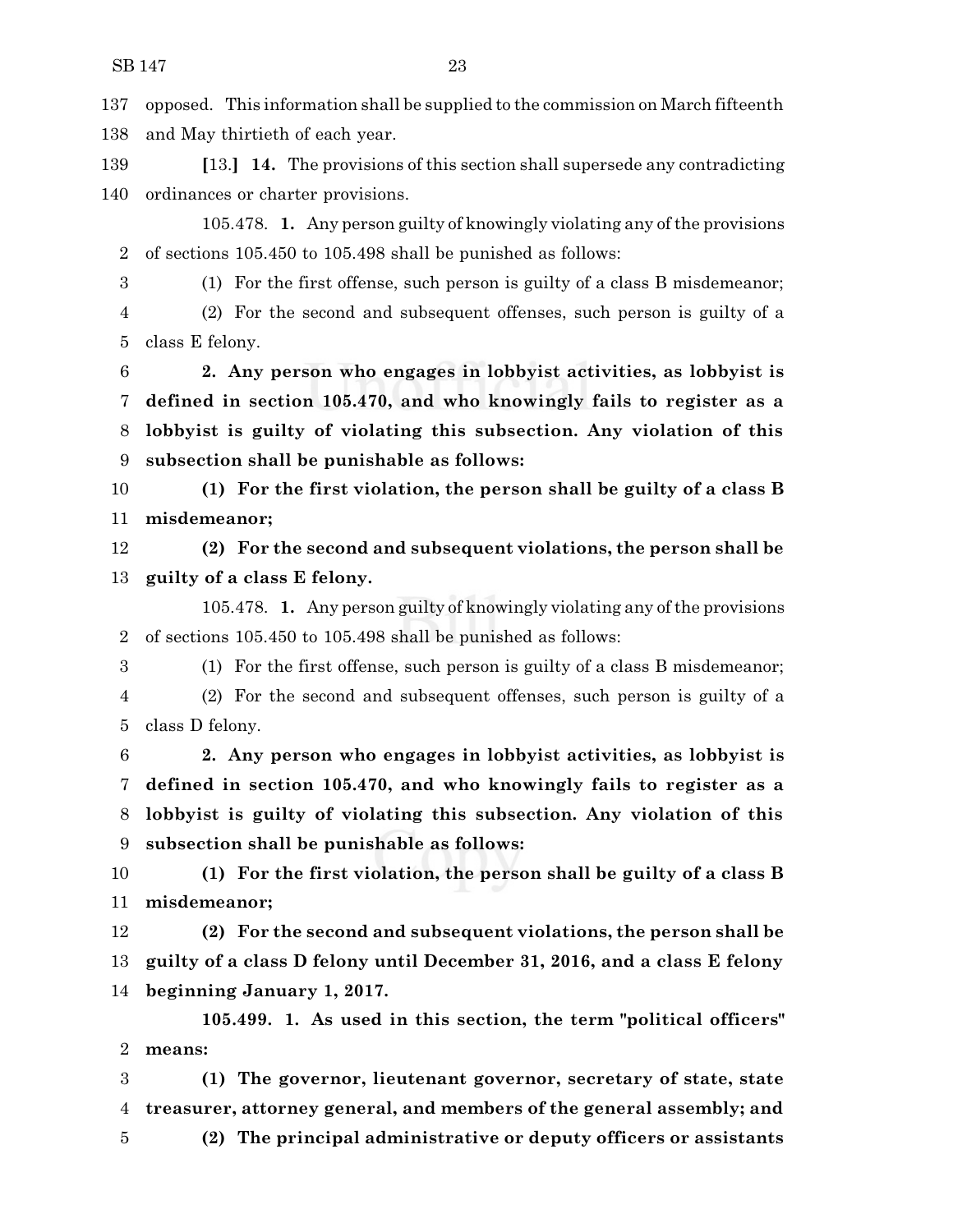**serving the governor, lieutenant governor, secretary of state, state treasurer, state auditor and attorney general, which officers shall be designated by the respective elected state official.**

 **2. Within one hundred twenty days of taking office, appointment, or employment, all political officers shall complete four hours of ethics training that addresses, at a minimum, ethics laws in this chapter and chapter 130. All requirements of this subsection shall be completed by 5:00 p.m. of the last day designated for completing the requirement. When the last day of completing the requirement falls on a Saturday, Sunday, or on an official state holiday, the last day for completion shall be extended to 5:00 p.m. on the next day which is not a Saturday, Sunday, or an official state holiday.**

 **3. In addition to completing the requirements of this section within one hundred twenty days of taking office, appointment, or employment, all political officers shall complete the requirements of this section once every two years.**

 **4. If any political officer does not complete the requirements of this section, the Missouri ethics commission shall, in writing, notify the individual of the individual's noncompliance. Any political officer who fails to complete the requirements of this section within 30 days of receiving a written notice under this subsection shall, if such political officer receives any compensation or other remuneration from public funds for the political officer's services, not be paid such compensation or receive such remuneration until in compliance with this section.**

 **5. The ethics commission shall offer the training required in this section, and shall promulgate rules establishing format and minimum course content. Any rule or portion of a rule, as that term is defined in section 536.010, that is created under the authority delegated in this section shall become effective only if it complies with and is subject to all of the provisions of chapter 536 and, if applicable, section 536.028. This section and chapter 536 are nonseverable and if any of the powers vested with the general assembly under chapter 536 to review, to delay the effective date, or to disapprove and annul a rule are subsequently held unconstitutional, then the grant of rulemaking authority and any rule proposed or adopted after August 28, 2015, shall be invalid and void.**

575.021. 1. A person commits the crime of obstruction of an ethics